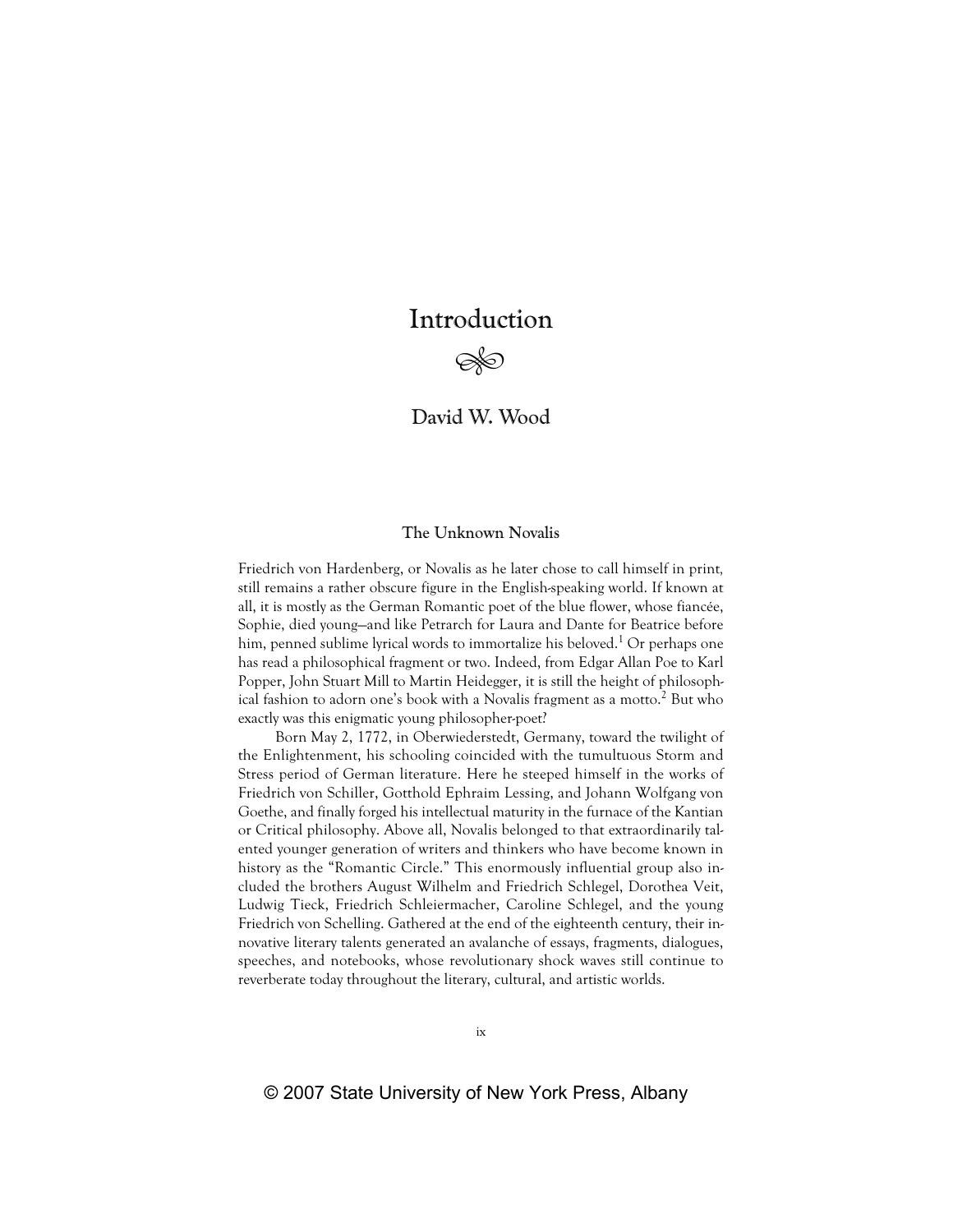#### x *Introduction*

Yet with regard to Early German Romanticism in our time, perhaps the most significant revolution is occurring in Anglophone and German philosophical circles. Long considered as solely a literary movement, current research is shedding unexpected light on Early Romanticism's serious philosophical credentials.<sup>3</sup> Unknown and unappreciated texts are finally gaining the attention they deserve. This is especially true of the theoretical writings of Novalis, due in no small part to the thoroughly revised critical edition of his collected works in German, and recent translations of these writings into both English and French.<sup>4</sup> Now with the appearance of each new volume, a genuinely *philosophical* Novalis has started to emerge.

Perhaps the most striking instance of this former neglect is the present work: Novalis's *Romantic Encyclopaedia*. Incredibly, his extraordinary project to reunite all the separate sciences into a universal science lay obscure for nearly a century and a half. The text has finally been restored in accordance with his original plan, and though uncompleted, it clearly demonstrates that he was not simply a haphazard thinker, or a mere writer of fragments.

Novalis was also a natural scientist, thoroughly schooled in the sciences of mineralogy and geology. This too is a lesser-known aspect of his life. Not only was he an outstanding lyrical poet, and fully conversant with the latest philosophical developments of the time, but he worked in an altogether *practical* capacity, as a mining engineer, valued and respected by his employers and scientific peers alike. He strove to harmonize his interests in the fields of poetry and philosophy with the concrete demands of working life. And this factor is also telling for his personality. He was being deadly serious when he remarked to close friends in December 1798: "Writing is a secondary consideration—Please judge me according to the main thing—*practical life*. . . . I treat my writing activity as an educational tool."<sup>5</sup> Thus the time has come to finally overhaul our outmoded perception of him as an impractical and irrational Romantic poet.6

With his universality, it is tempting to compare Novalis to other thinkers. Shortly after Novalis's death, Thomas Carlyle was already calling him a "Germanic Pascal," since he saw in his fragments a religious, mathematical, and artistic profundity similar to that found in the *Pensées*. <sup>7</sup> Again, with their scientific diversity, for many his jottings recall the notebooks of a young Leonardo Da Vinci; or with their imaginative fluidity and artistic form, scholars now draw comparisons with the philosophical style of Friedrich Nietzsche and even Jacques Derrida.<sup>8</sup> Yet for all these comparisons, there is still something *in*comparable and intangible about his writings, an intriguing elusiveness about his fragments. "Modernity" may be one of the most overused expressions today, but with this restless and penetrating thinker it must surely be one of the most appropriate. And thus Novalis remains forever Novalis, a truly unique and original spirit.

Although numerous misunderstandings persist concerning German Romanticism and Romantic philosophy, there now exists a growing band of people who believe that their philosophical texts merit a fresh reappraisal. I consider this to be particularly true of Novalis's *Romantic Encyclopaedia.* It is for this reason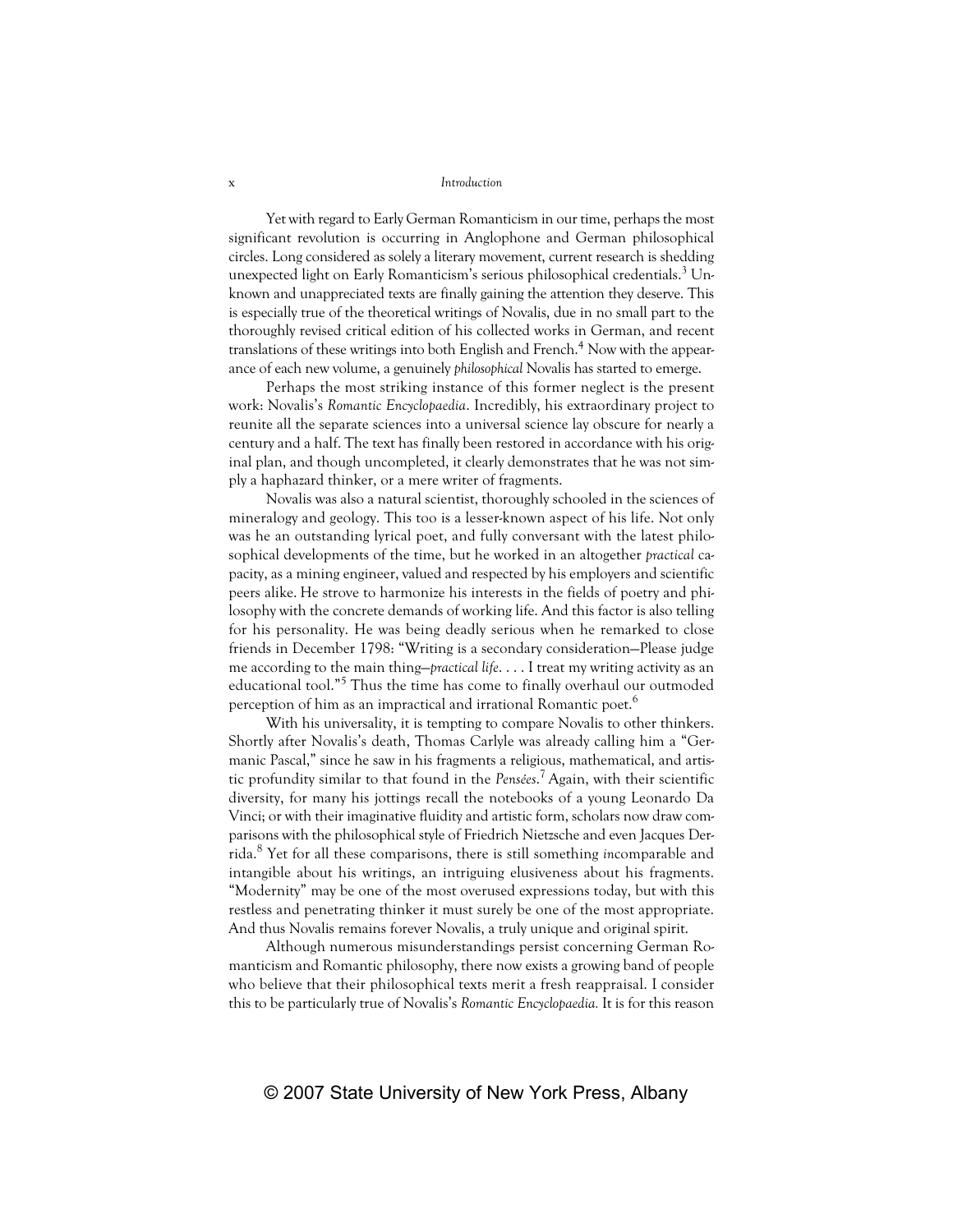#### *Introduction* xi

that this first translation into English has been carried out—to finally make accessible to an English-speaking audience one of the most remarkable undertakings of the Golden Age of German philosophy.

# The Genesis of the Romantic Encyclopaedia

At the beginning of September 1798, Novalis wrote the following words to the other members of the Romantic Circle in Jena:

I have been on my journey of discovery, or on my pursuit, since I saw you last, and have chanced upon extremely promising coastlines—which perhaps circumscribe a *new scientific continent*.—This ocean is teeming with fledgling *islands*. (HKA IV, p. 260)

Although adopting the tone of a round-the-world voyager, at the time Novalis was actually a twenty-six-year-old student at the Freiberg Mining Academy in northeastern Germany. Here he was immersed in a study of the sciences, including higher mathematics, physics, biology, and the earth sciences. The town's mining academy was the first institution dedicated to the study of mineralogy and geology in Europe, and renowned throughout the scientific world for its distinguished teachers. These included, among others, the chemist Wilhelm August Lampadius (representative of an antiphlogistic or Lavoisierian chemistry) and the mathematicians Johann Friedrich Lempe and Johann Friedrich Wilhelm von Charpentier (the father of Novalis's second fiancée, Julie). Yet chief among these was the famous figure of Abraham Gottlob Werner—the founder of systematic geology and mineralogy. Prior to this Novalis had studied law, history, and philosophy at the universities of Jena, Leipzig, and Wittenberg, in the years 1790 to 1794. During these earlier academic years he had made contact and become friends with some of the leading German writers and philosophers of the time, such as Friedrich Schiller, Karl Leonhard Reinhold, and Friedrich Schlegel, all of whom immediately recognized the brilliance of his mind.<sup>9</sup>

Novalis arrived in Freiberg at the beginning of December 1797. His course of study was both practical in nature—including excursions into the mines and tunnels beneath the town and its surrounding districts—and highly theoretical, insofar as he was able to hear the latest scientific ideas within the walls of the academy itself. Scientific work was congenial to Novalis's disposition, and he often praised the rejuvenating effects of the sciences on one's health. In fact, his decision to change the course of his studies and delve into rigorous scientific pursuits was partly taken in an effort to overcome his grief at the death of his first fiancée, Sophie von Kühn, in March 1797.<sup>10</sup>

It was not long before these diverse academic studies in Freiberg bore creative fruit. On the one hand, Novalis decided to chronicle his reflections on his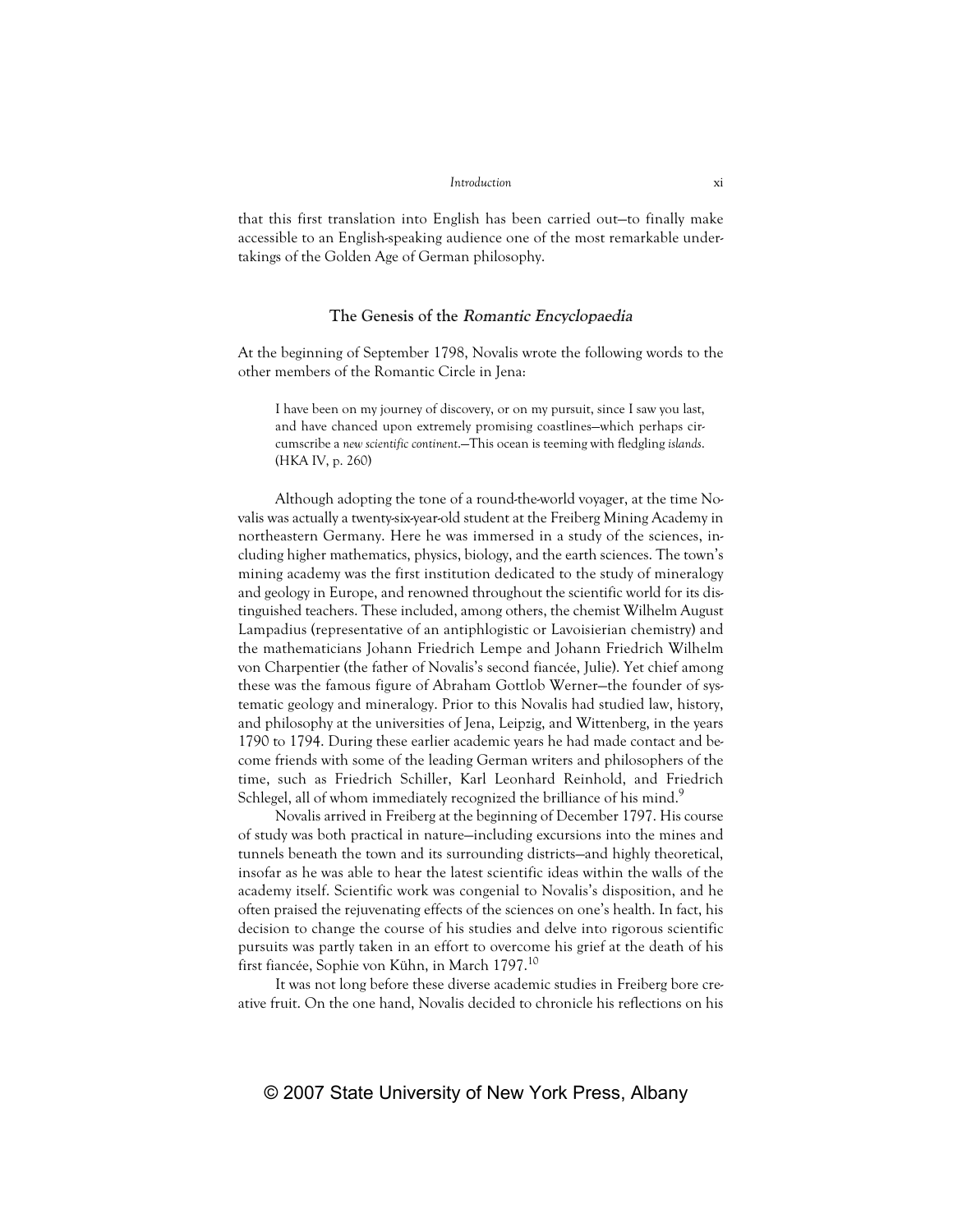regular scientific studies in a large assortment of notebooks—printed in his collected works as the *Freiberg Natural Scientific Studies* (see the Appendix for detailed extracts).<sup>11</sup> On the other hand, as he excitedly related in the letter to Caroline Schlegel (see the extract at the beginning of the current section), he had hit upon an extremely promising idea. Novalis faithfully recorded the exploration of this idea or "new scientific continent" in a separate so-called *Brouillon* (rough draft or notebook), which was diligently continued over the next seven months. Although written directly parallel to them, the *Brouillon* is radically different from the other Freiberg notebooks. For its purpose was at once breathtakingly universal and ambitiously idealistic: to discover the common principles underlying all the different arts and sciences. He soon gave a name to this search for a unified or a universal science: "encyclopedistics*.*" Novalis outlined his intended course of action in the notebook itself (see entry 229):

I will now specifically work my way through all the sciences—and collect material toward encyclopedistics.

First the mathematical sciences—then the others—philosophy, morality etc. last of all.

This "collecting of materials" from every kind of sphere resulted in the present mass of notes that constitute the basis for nothing less than a veritable *Romantic Encyclopaedia*. The title of the work in the German edition of his collected works—*Das Allgemeine Brouillon* (The General or Universal Brouillon)—also stems from one of these notebook entries. However, it was at most only a provisional title for a work in progress, and was not chosen by Novalis himself to head the book.12 This is not entirely unexpected, since the work was neither completed nor published in his lifetime. Referring to both the origin of his new project and his general academic studies, he wrote in late September 1798 (entry 231):

I will first of all work through the theory of gravitation—and the *arithmetica universalis*. I will devote one hour to the former, and 2 hours to the latter. Whatever else occurs to me will also be written down in the *universal brouillon*. The remaining time will be partly devoted to the novel, partly to miscellaneous readings—and to chemistry and encyclopedistics in general.<sup>13</sup>

In early November 1798, roughly two months after commencing the undertaking, Novalis reported on the progress of his *Romantic Encyclopaedia* in a letter to Friedrich Schlegel, and again hinted at its radical *scientific* nature:

I am occupied with an exceedingly comprehensive work—which will absorb my entire activity for this winter. . . . Here I imagine generating truths and ideas writ large—of generating inspired thoughts—of producing a living *scientific organon*. 14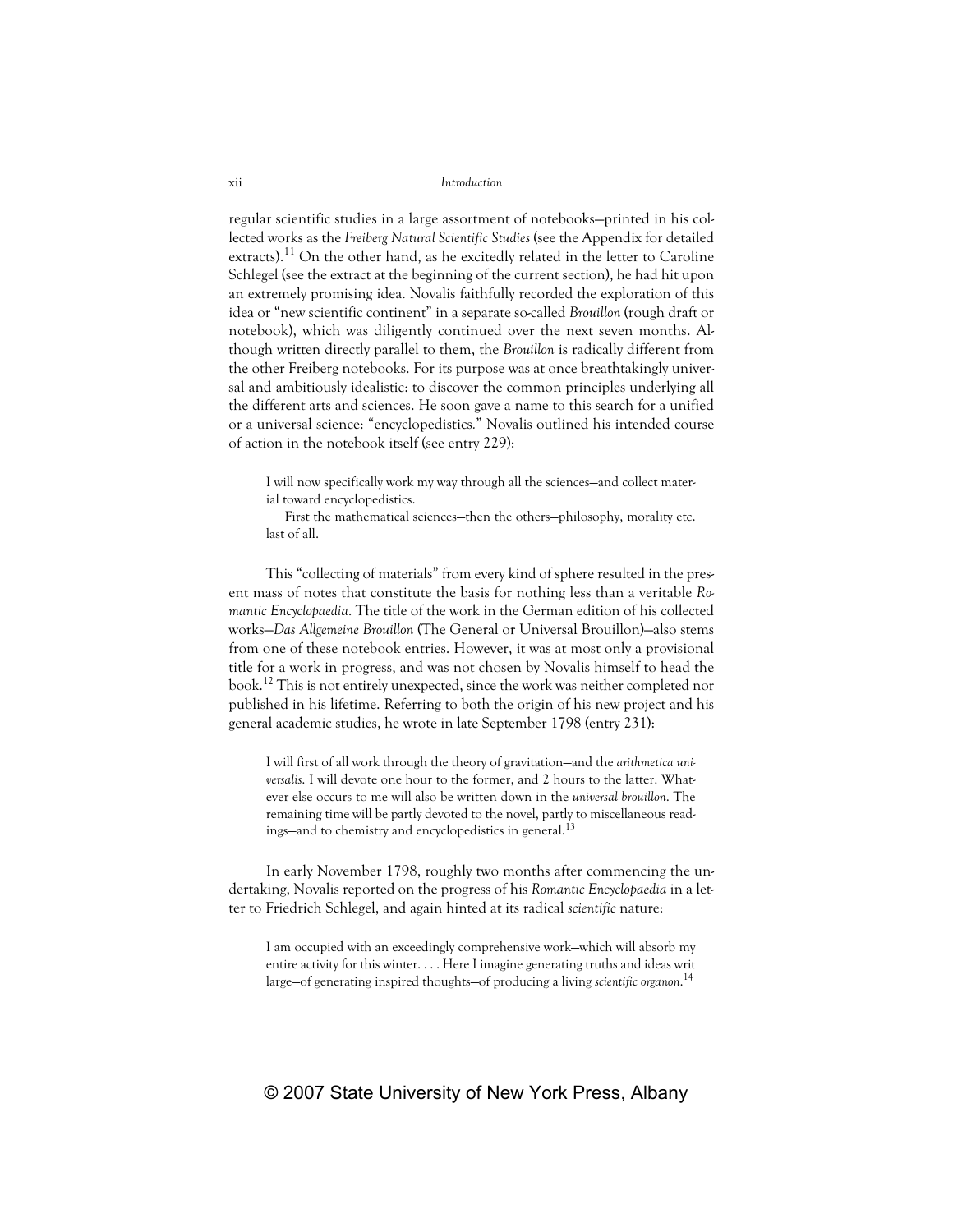#### *Introduction* xiii

At about the same time as he wrote these words, Novalis set about revising and rearranging the swelling mass of material, including classifying the majority of the notes with striking and unusual headings: "Classification of all my thoughts, and an index of these titles. *Revision of the thoughts*" (entry 597).<sup>15</sup> This process of revision was carried out fairly rapidly and completed in a matter of days. With well over 150 different types or disciplines of classification (see the index), the *encyclopaedic* nature of the project began to take concrete shape, and quite significantly, Novalis now started calling the text a "book" (see entries 552–557).

However, by January 1799 the project had run into difficulties: he had not "had one decent thought for the last two months," causing "everything to come to a standstill." This was mainly on account of outer circumstances, specifically: "anxiety, distractions, work and travel, then joy and love, not to mention bouts of illness."<sup>16</sup> For December 1798 and January 1799 had proved to be busy months for Novalis. He celebrated Christmas in the small village of Siebeneichen, became engaged to Julie von Charpentier a week later, and then spent a few days at the end of January in Dresden with his brother Anton.

Notwithstanding all these externals events, the work on his book still appeared to have advanced far enough for Novalis to harbor the hope of finishing it in the coming summer, as he now related in letters to both Caroline and Friedrich Schlegel:

In the last few months I've been swamped by all kinds of studies. I'm collecting a lot—perhaps I'll be able to complete something in the summer. . . . With regard to my future plans, I'm only collecting at present, and imagine that in the summer I might be able to complete a number of things that I have begun or sketched out.<sup>17</sup>

Unfortunately, although he toiled hard for a few more months on the text, his *Encyclopaedia* remained unfinished, with the last notebook entry dated March 1799. In addition to the pressing and time-consuming nature of his work as a mining engineer, other literary projects soon claimed his attention. The latter include some of his most famous works: the novel of the blue flower, *Heinrich von Ofterdingen*; the lyrical works *Hymns to the Night* and *Spiritual Songs*; and the natural-philosophic novel *The Novices at Sais*. Despite filling further notebooks with fascinating philosophical and scientific fragments in the following two years, Novalis never returned to the *Romantic Encyclopaedia*. <sup>18</sup> In late 1800, just as Werner promoted him to the mining administration in the Weissenfels district, the signs of a terminal illness started to appear in Novalis, confining him to his bed. Early on the morning of March 25, 1801, Novalis asked his brother Karl to play a piece of classical music on the piano. Just after midday, to the strains of the music and in the presence of his oldest friend Friedrich Schlegel, the young poetphilosopher finally succumbed to the effects of tuberculosis, dying two months short of his twenty-ninth birthday.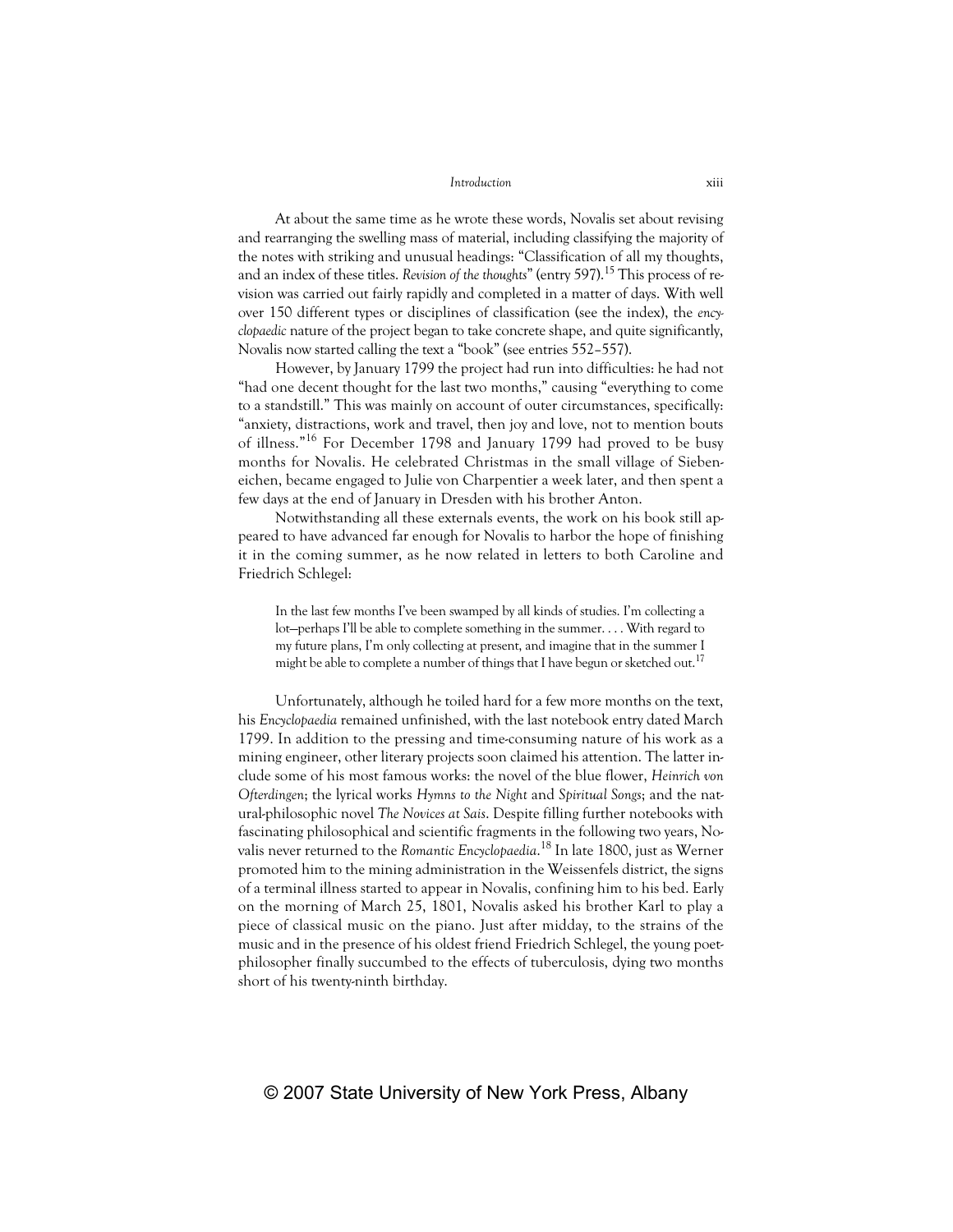# Science and Romanticizing

Virtually all of Novalis's philosophical and theoretical writings were published posthumously. Regrettably, many aspects of their editorial history form a rather sorry and somber chapter in Novalis scholarship. This is because for over a century after his death successive editors tore apart and arbitrarily rearranged these texts in order to make them into collections of fragments similar to *Pollen*. <sup>19</sup> This was a fate that acutely befell the *Brouillon* notebook. The true nature of Novalis's astonishing plan to write a Romantic encyclopaedia lay concealed for close to 130 years. The notebook was only published for the first time in its entirety in 1929; that is to say, including all his revisions as well as the essential classificatory headings. And it was not until 1968 that the correct chronological order of the text was finally unraveled by Hans-Joachim Mähl. It is only with these all-important classifications that one can perceive the obvious progression from a miscellaneous notebook to the plan for an encyclopaedia. Indeed, a modest perusal of Novalis's writings from 1798 to 1799 should suffice for one to quickly see that the *Brouillon* notebook is completely unlike any of the other theoretical writings from the same period, such as *Pollen, Faith and Love,* or the *Teplitz Fragments*. Hence, as Mähl has rightly pointed out, this work should not be considered as a collection of isolated and unrelated fragments, but as the preparatory materials for a genuine *Romantic Encyclopaedia.*<sup>20</sup>

A deepened reverence for the natural world is one of the features of Early German Romanticism. Keenly sensing modern humanity's continued estrangement and alienation from Nature, the Romantics favored a staunchly antimaterialistic conception of the world. They put forward an organic model that viewed matter as a living force, and were particularly inspired by the physiological theories of the Scottish physician Dr. John Brown (see entries 439–454). As he makes plain in the *Encyclopaedia*, Novalis too defended the thesis of a nondeterministic life force, and attempted to unravel its secrets. For him, "life is absolutely only to be explained from life itself" (entries 593 and 786), it is a "*moral* principle" (entry 255) that has its origin in itself, and even went so far as to devise his own fundamental propositions of natural science (entry 649). In this regard, the *Freiberg Natural Scientific Studies* from 1798 to 1799 are essential for understanding the extent of Novalis's contemporary scientific knowledge (see the Appendix). <sup>21</sup> Novalis was not alone among the German Romantics in expressing his enthusiasm for scientific theorizing. Toward the close of the eighteenth century, we also find Friedrich Schlegel writing "scientific" fragments, the early Schelling proposing a hypothesis for a higher type of physics in his *On the World Soul* (1798), and Franz Xaver von Baadar writing mathematical-natural philosophic works. However, like Henrik Steffens and Johann Wilhelm Ritter before him, Novalis differed from the other Romantics insofar as he was academically quali-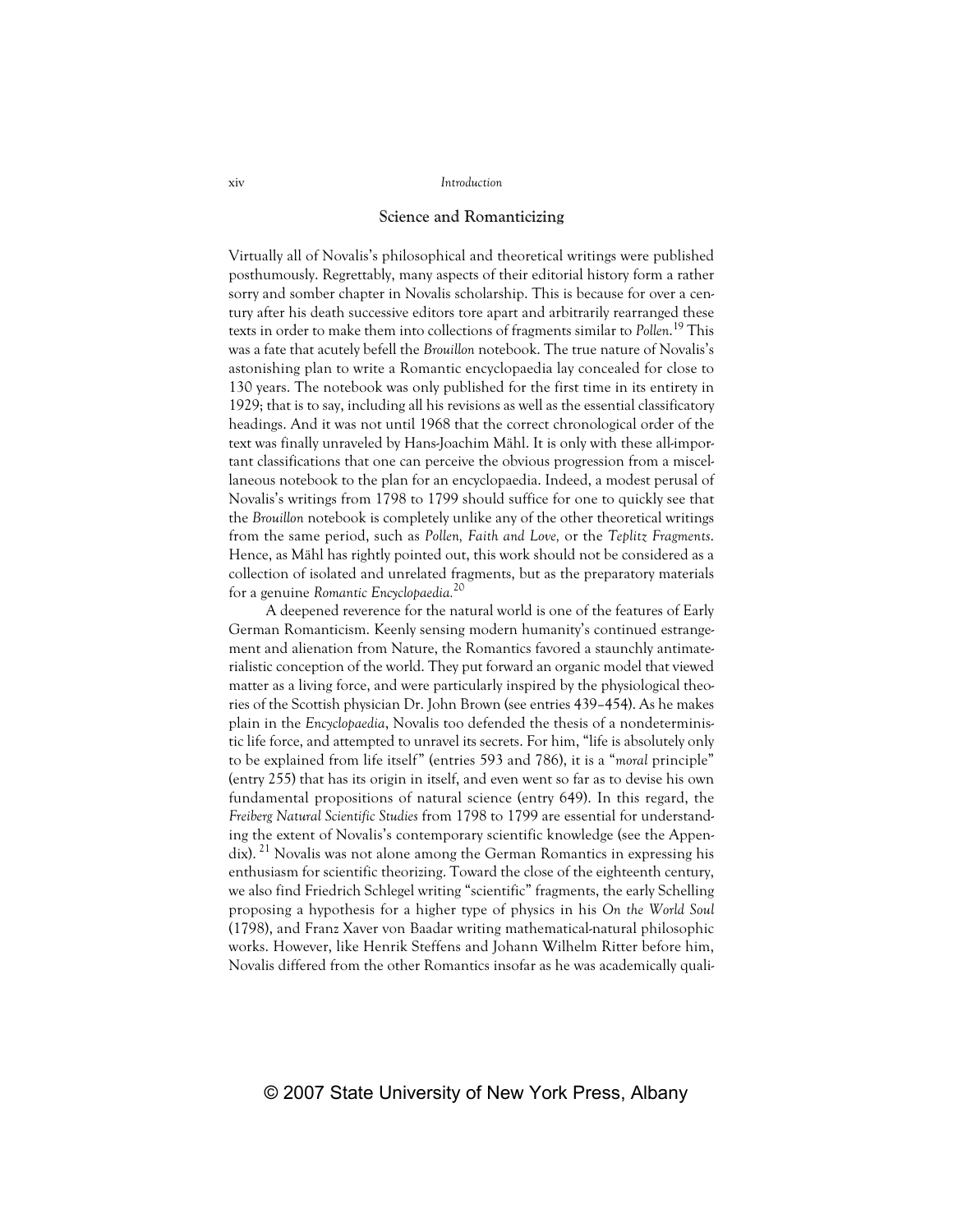#### *Introduction* xv

fied and professionally trained in the sciences. Although he criticized certain scientific results and approaches to science, he only did so from within, so to speak, as a working scientist familiar with its methods. Moreover, he tried to combine the spheres of poetry and science—a fact rendered explicit in his unfinished novel on Nature, *The Novices at Sais* (see Select Bibliography). In this respect he shares a strong affinity with his celebrated contemporary, Johann Wolfang von Goethe—Germany's greatest poet, who was also a formidable natural scientist. In fact, Novalis seems to have been one of the first thinkers to appreciate the true significance of Goethe's studies in the natural sciences, and the latter may have unwittingly played a role in the genesis of the *Romantic Encyclopaedia*: "Goethean treatment of the sciences—my project" (entry  $967$ ).<sup>22</sup>

A basic methodological aim of the *Encyclopaedia* was the "*classification of all scientific operations*" (entry 552), yet in a fresh and innovative sense. It was to be a kind of Romantic version of René Descartes's *Discourse on Method*, as Olivier Schefer has fittingly remarked.<sup>23</sup> What were these "scientific operations" according to Novalis? Just below this entry, Novalis expanded on this thought, saying, "Logical, grammatical, and mathematical investigations—in addition to varied and specific philosophical readings and reflections—must show me the way" (entry 558). In entry 228 he is even more specific, listing sixteen different mathematical operations, including differentiating, integrating, logarithmicizing, and exponentializing. One of the most characteristic features of Novalis's theoretical works is his appropriation of ideas, concepts, and tools from one discipline for use in another completely different domain. In this regard the operations of mathematics appear to enjoy a special status. Gabriele Rommel has recently argued for this special priority of mathematics within Novalis's theoretical conceptions, and shown that an essential aspect of German Romanticism involves the application of scientific and mathematical methods to the spheres of literature and poetry (cf. the selections from Novalis's *Mathematics Notebooks* in sections 2, 7, 8, and 12 of the Appendix).<sup>24</sup>

Novalis's use of the mathematical concept of *potentization* is a special case in point. The Romantics believed that the world had lost much of its original significance. Thus in order to regain it, one must rethink or "re-present" its content and form in altogether new and unusual ways. In this regard Novalis (and the philosopher Schelling to a certain degree) especially appropriated the mathematical process of potentization, and insisted that it could be extended beyond its narrow *quantitative* domain. Thus, not only mathematical entities, but everything in the world may be raised to a higher power (or to a lower power—the process of logarimization). Potentization broadened and rendered *qualitative* becomes in Novalis's terminology "romanticizing." This point is explicated by Novalis in his now famous definition from 1798, where poetic philosophy becomes intertwined with mathematics: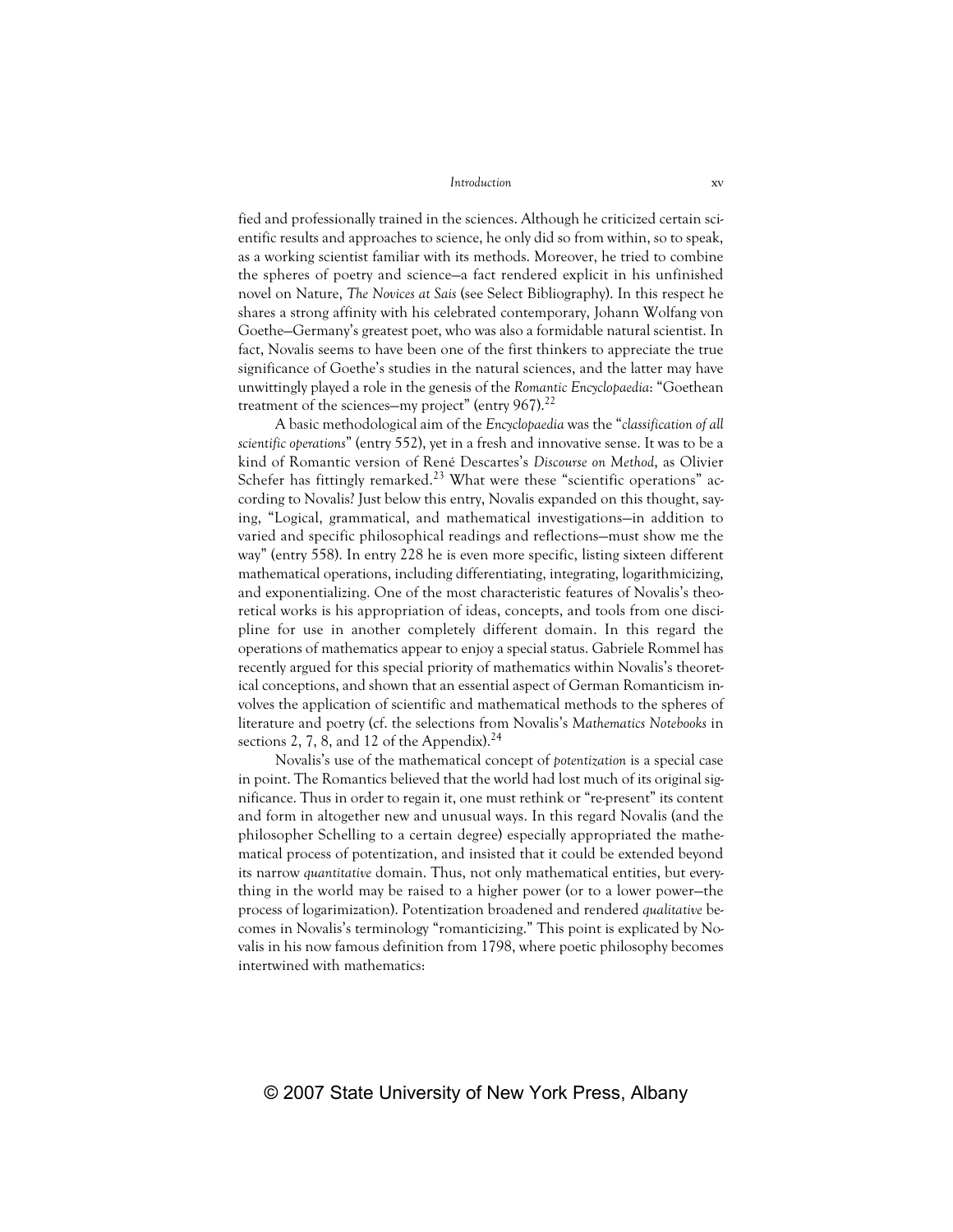#### xvi *Introduction*

The world must be romanticized. This yields again its original meaning. Romanticizing is nothing else than a qualitative potentization. In this operation the lower self becomes identified with a better self. Just as we ourselves are a potential series of this kind. This operation is still entirely unknown. By giving the common a higher meaning, the everyday, a mysterious semblance, the known, the dignity of the unknown, the finite, the appearance of the infinite, I *romanticize* it—For what is higher, unknown, mystical, infinite, one uses the inverse operation—in this manner it becomes logarithmicized—It receives a common expression. Romantic philosophy. *Lingua romana*. Reciprocal raising and lowering. (HKA II, p. 545)

The true Romantic, therefore, has the whole of Nature as his domain, and almost anything may be "romanticized," as long as its finite aspect approaches the infinite and the everyday is made mysterious. The results of this activity are not dry mathematical combinations, but artistic and philosophic *elevations* (entry 894). For Novalis, this is especially the case with art, philosophy, and poetry, in which the human spirit becomes the dynamic "principle," so that *literature*, or "the world of writing is Nature that has been raised to a higher power" (entry 243).

The scientific and encyclopaedic structure of the *Romantic Encyclopaedia* is particularly apparent in its most distinctive feature: its *system of classifications*. As noted earlier, in late 1798 Novalis decided to revise the entire text. He gave each entry a classificatory heading, whereas anything deemed to be extraneous (including booklists and both personal and private notes etc.) was crossed out. The extraordinarily diverse titles of the entries range from the conventional: such as physics, chemistry, physiology, philosophy, medicine; to the more unusual: theosophy, cosmology, anthropomorphic physics, organology; to the highly original: musical mathematics, pathological philosophy, poetical physiology, logical dynamics, theory of the future life. The most frequent classification by far (it occurs seventy times!) is a neologism coined by Novalis himself: "encyclopedistics." These classifications play the vital role of interrelating the entries, and were a first attempt at trying to unify the text as a whole.

# The Bible Project

Composed of over eleven hundred different notebook entries, the *Romantic Encyclopaedia* is easily Novalis's largest theoretical work. And though it only remained at the semirevised notebook stage, Novalis nonetheless believed that the text was on its way to becoming *an actual book*. One of the most widespread misconceptions about Novalis's theoretical writings is that he was only a writer of fragments and disconnected thoughts, that he never developed the skills or vision to work on a large and comprehensive project.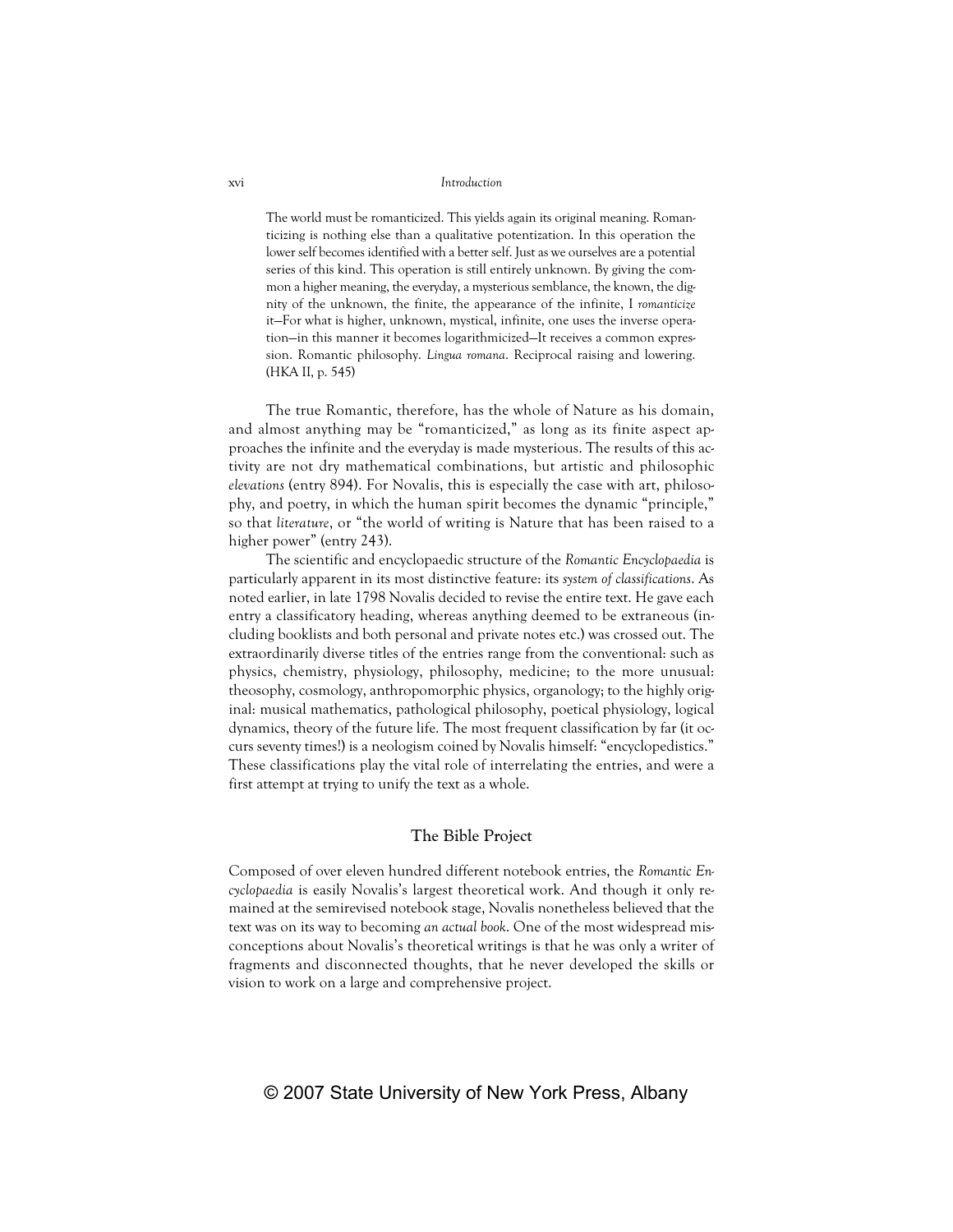#### *Introduction* xvii

Now it is of course true, the Romantics did harbor a predilection for writing fragments, for presenting their ideas in brilliant short bursts of prose. Here nontechnical styles of writing were often combined with unconventional tendencies. Indeed, the fragment style of presentation is generally considered to be one of the hallmarks of philosophical Romanticism. Friedrich Schlegel insisted that a fragment had to be self-contained, "like a hedgehog."<sup>25</sup> For his part, Novalis defined his own fragments as "beginnings of interesting sequences of thoughts—texts for thinking"; and while acknowledging that "many are play pieces and only possess a transitory worth," he qualified this statement by adding, "on the other hand, I've attempted to impress my deepest moral convictions upon some of the others."<sup>26</sup> Although employed to great effect by G. C. Lichtenberg and Ernst Platner earlier in the century, literary-philosophic fragments of this kind first came to general prominence in the journal *Athenaeum*—the main organ for Early German Romanticism edited by the Schlegel brothers from 1798 to 1800. Hardenberg's initial contribution to this journal was *Pollen*, his most famous collection of fragments, and it marks the first time that the name "Novalis" appeared in print.<sup>27</sup>

With regard to the *Encyclopaedia,* Novalis stated that the work was developing into a "book" four different times in the text (entries 552, 555, 557, and 945). The majority of these passages occur right in the middle of the notebook. Here Novalis was engaged in an examination of what he considered to be the true nature and aim of any book. In fact, he thought he may have already finished a significant portion of the work: "If I have now really completed a genuine part (element) of my book, then the highest peak has been scaled" (entry 555). In September 1798 he contemplated writing a letter to Friedrich Schlegel, and incorporating an excerpt from his new text, one composed "as romantically as possible" (entry 218). However, he was still completely at a loss as to the exact *form* of his fledgling book. All styles and structures seemed a possibility—*not only* a collection of fragments!

Shall it be a *recherche* (or *essai*), a collection of fragments, a commentary in the style of Lichtenberg, a report, an exposition, a story, a treatise, a review, a speech, a monologue or a fragment of a dialogue etc.? (entry 218)

Notwithstanding the Romantics penchant for universality, it is still remarkable to behold just how varied he pictured the potential form of his book. This point is again highlighted toward the very end of the text (entry 945), where Novalis comments on the book's possible finished format, intimating that his undertaking might even include *poetical* works:

Every part of my book, which may be written in completely different styles—In fragments—letters—poems, rigorous scientific essays etc. Dedicated to one or several of my friends.

# © 2007 State University of New York Press, Albany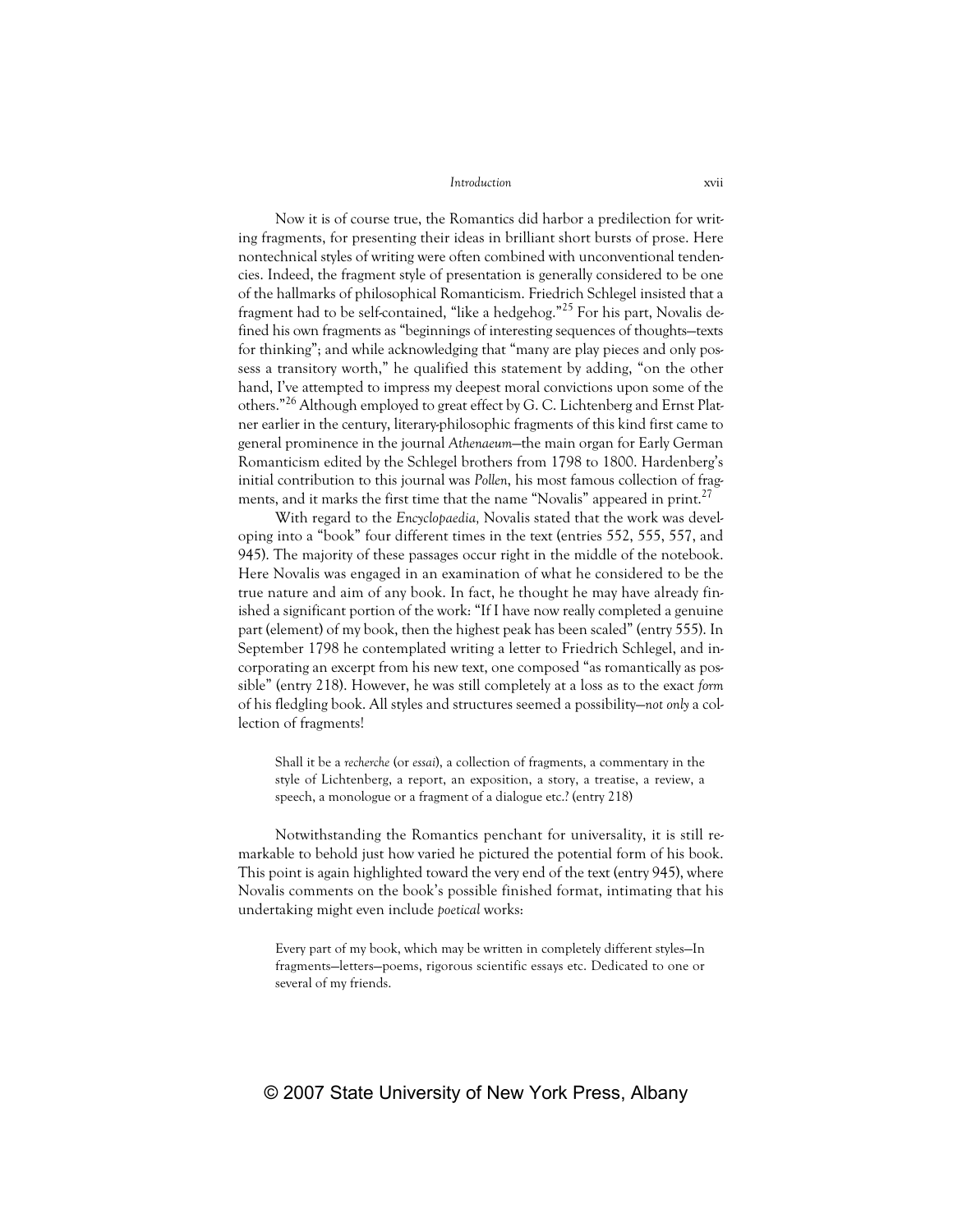#### xviii *Introduction*

Of the many misunderstandings associated with this largely forgotten project of Novalis, his definition of it in entry 557 has perhaps provoked the most speculation:

My book shall be a scientific Bible—a real, and ideal model—and the seed of every book.

Not surprisingly, it is sometimes assumed that here Novalis wished to write something like a "new romantic gospel," or even institute a "Romantic Religion."<sup>28</sup> This idea of writing a new, modern gospel was derived from the conclusion of Lessing's work from 1777, *The Education of the Human Race*, in which he remarked: "It will certainly come, this age of a new, eternal gospel, which is itself promised in the elementary books of the new covenant" (aphorism 86). This challenge was seized upon by the Jena Romantic Circle, with the idea suggested of writing a so-called second part to Lessing's book (yet was never executed in the end). However, the *Romantic Encyclopaedia* was not Novalis's attempt at writing this new gospel mentioned by Lessing. The confusion has arisen because with Novalis we are dealing with *two distinct projects*, which are often conflated.

One project, which may be termed the "gospel project," was indeed directly linked to Lessing's idea. In fact, in 1799/1800 Novalis actually remarked that he was thinking of joining forces with Schleiermacher, Tieck, and Friedrich Schlegel in order to carry out this task of writing, as he now termed it, "a gospel of the future" (HKA III, p. 557). Further accompanying notes reveal that this gospel project was thoroughly religious in both content and form. This "gathering of data for a second part to *Lessing's Education of the Human Race*" had its immediate starting point in the New Testament, since according to Novalis, there are present in the four gospels the "fundamental features of future and higher gospels" (HKA III, p. 669). These thoughts of a new Christian gospel were to later find lyrical expression in his *Hymns to the Night* and *Spiritual Songs*, and reach their climax in the controversial essay, *Christendom or Europe*, where Novalis enjoins us "to proclaim the *divine gospel* in word and deed, and to cleave to this true, eternal faith right up until death" (HKA III, p. 524).

The other project, the *Romantic Encyclopaedia*, although containing strikingly original religious thoughts, was not at all concerned with Lessing's idea and a new Christian gospel as such. Rather, its aim was much more universal, with its basis rooted in the empirical and philosophical sciences.

The question therefore is, What did Novalis mean here by "Bible"? When he used the term "Bible" in this context, Novalis understood it in an utterly general sense. For as he jotted in marginalia to Friedrich Schlegel's 1799 work *Ideen* (Ideas): To him the idea of a Bible was a "Gattungsbegriff" or a generic concept.<sup>29</sup> In this sense, a Bible is simply the highest form of a book in a specific genre or discipline. As he had earlier written in the *Encyclopaedia*: "A Bible is the supreme task of writing" (entry 433).<sup>30</sup> Each field of human knowledge could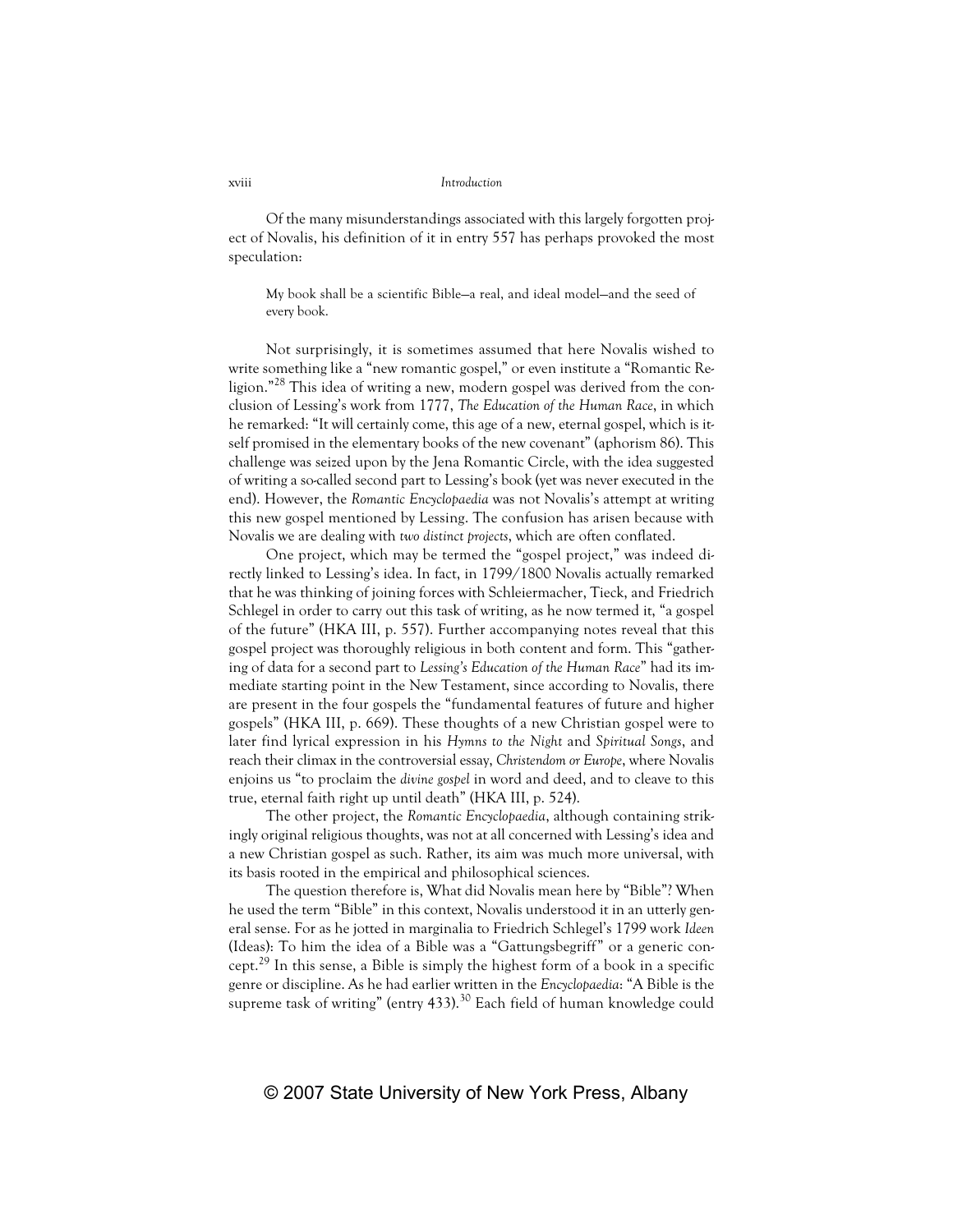have its own Bible, it all depended on the method employed or the "spirit," something already noted in *Pollen*: "When the spirit renders it sacred, then every genuine book is a Bible."<sup>31</sup>

Despite its scientific orientation, the *Romantic Encyclopaedia* was still comprehensive enough to accommodate Novalis's ideas on theology.<sup>32</sup> Indeed, in terms of fundamental definitions, he was perhaps contemplating making God into one of the central principles of the work:

Definition and classification of the sciences . . . Should God be the *ideal* of the degree, and the *definition of God*—the seed of all definitions? (entry 554)

Matters are further complicated by the fact that precisely at the same time as Novalis was casting his *Encyclopaedia* as a "scientific Bible," Friedrich Schlegel was likewise conceiving a Bible project. It is surely a curious kind of conjunction that both Novalis and Schlegel conceived their Bible projects at virtually the same time. Novalis attributed this amazing coincidence to their inner harmony of thought, an intellectual symbiosis that they called "sym-philosophizing."<sup>33</sup> Nevertheless, their ideas for a Bible were vastly different. How did Novalis describe *his* book? In a letter to Friedrich Schlegel about his Bible project (Letter, November 7, 1798), Novalis wrote:

A striking example of our inner sym-organisation and sym-evolution is contained in your letter. You write about your Bible project, while I'm engaged in my study of science as a whole—and its body—the book—and have likewise hit upon the idea of a Bible—*the idea of the Bible*—as the *ideal of each and every book.* (HKA IV, p. 263)

In contrast to Novalis's endeavor to supply an ideal book or "body" for the sciences, the aim of Friedrich Schlegel's Bible project was indeed to "establish a new religion" and follow in the footsteps of "Mohammed and Luther." Here the two parted intellectual company, for Novalis was not particularly impressed with his friend's grandiose religious plan, saying it was altogether "illusory and obscure" to him.34

Thus, with the *Romantic Encyclopaedia* Novalis's primary concern was not writing a religious text as such, but a supreme book of the sciences. Taking his start from the single methodological principle "Proposition—*All science is one*" (entry 526), we can see how all these conceptions started merging into the grand idea of a single unified book of the sciences, i.e. into that of a "scientific Bible":

All the sciences *amount to one book*. . . . My undertaking is really a *description of the Bible*—or better, the *theory of the Bible*—art of a Bible and theory of Nature. (Elevation of a book to a Bible). (entry 571)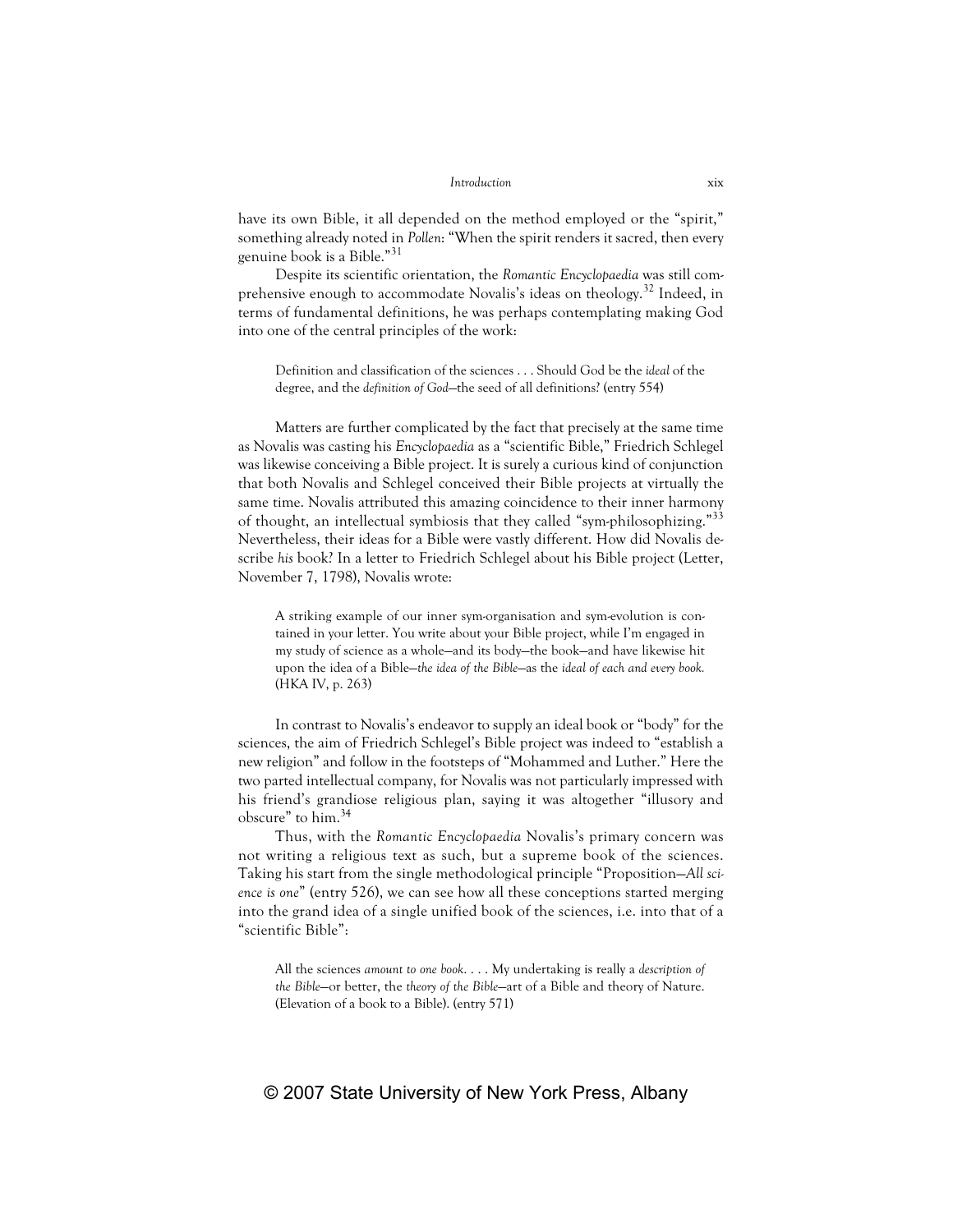#### xx *Introduction*

# Romantic Philosophy

From 1790 to 1791 Novalis received a thorough philosophical education in Jena, studying philosophy under Karl Leonhard Reinhold, the populizer and interpreter of Immanuel Kant, and the playwright and avowed Kantian, Friedrich Schiller. Moreover, Reinhold was the originator of his own system, "Elementary Philosophy," which radicalized post-Kantian philosophy with its insistence on philosophy as a rigorously systematic and unified enterprise.<sup>35</sup> Novalis undoubtedly first learned about the Kantian philosophy in detail from the lectures of Reinhold and Schiller, with both of whom he later became friends and corresponded. It is difficult to gauge the true impact of Reinhold's doctrines on Novalis, since there is only the very occasional reference to him in his many notebooks. Notwithstanding, Novalis seems to have accorded him a central place in the history of German Idealism: "Kant established the possibility, Reinhold the reality, and Fichte the necessity of philosophy."<sup>36</sup> With Schiller, Novalis valued above all his engaging and magnetic personality, his graceful style and expositions on aesthetics.37 As he playfully noted in the *Encyclopaedia*, "Schiller makes exceedingly philosophical music" (entry 419).

In the next few years the study of philosophy began to assume priority in both Novalis's thinking and his personal life: "My favourite study basically bears the same name as my fiancée: Philo-Sophie—it is the soul of my life and the key to my inner self."<sup>38</sup> Yet he could still teasingly mock both the "prejudices" of professional philosophers toward poetry (entries 468 and 749), and the practical and social value of philosophy itself: "Philosophy cannot bake bread—however, it can provide us with God, freedom and immortality—now which is more practical—philosophy or economics?" (entry 401).

A dramatic turn occurred in 1795—he fell under the spell of Johann Gottlieb Fichte, the successor to Reinhold in Jena. "Fichte is the most dangerous thinker I know. He powerfully enchants one into his circle" (HKA IV, p. 230). From autumn 1795 to autumn 1796 he plunged into an intensive study of the Fichtean philosophy. The results of these detailed meditations have come down to us as the so-called *Fichte Studies* notebooks.<sup>39</sup> He appears to have been spurred to write these notes after finally meeting Fichte in person in May 1795, at the home of philosopher, and editor of the *Philosophisches Journal*, Friedrich Niethammer. That same night also appears to be the first and only time Novalis came into contact with another talented young philosopher-poet in Jena: Friedrich Hölderlin.40

Of all of Novalis's philosophical writings, the *Fichte Studies* has been subject to the most academic scrutiny, due in large measure to the groundbreaking studies of Hans-Joachim Mähl and Manfred Frank.<sup>41</sup> In his reactions to the Critical philosophy, they show Novalis searching for his own philosophical voice and identity. Breaking with the Fichtean model, he tried to elaborate his own philo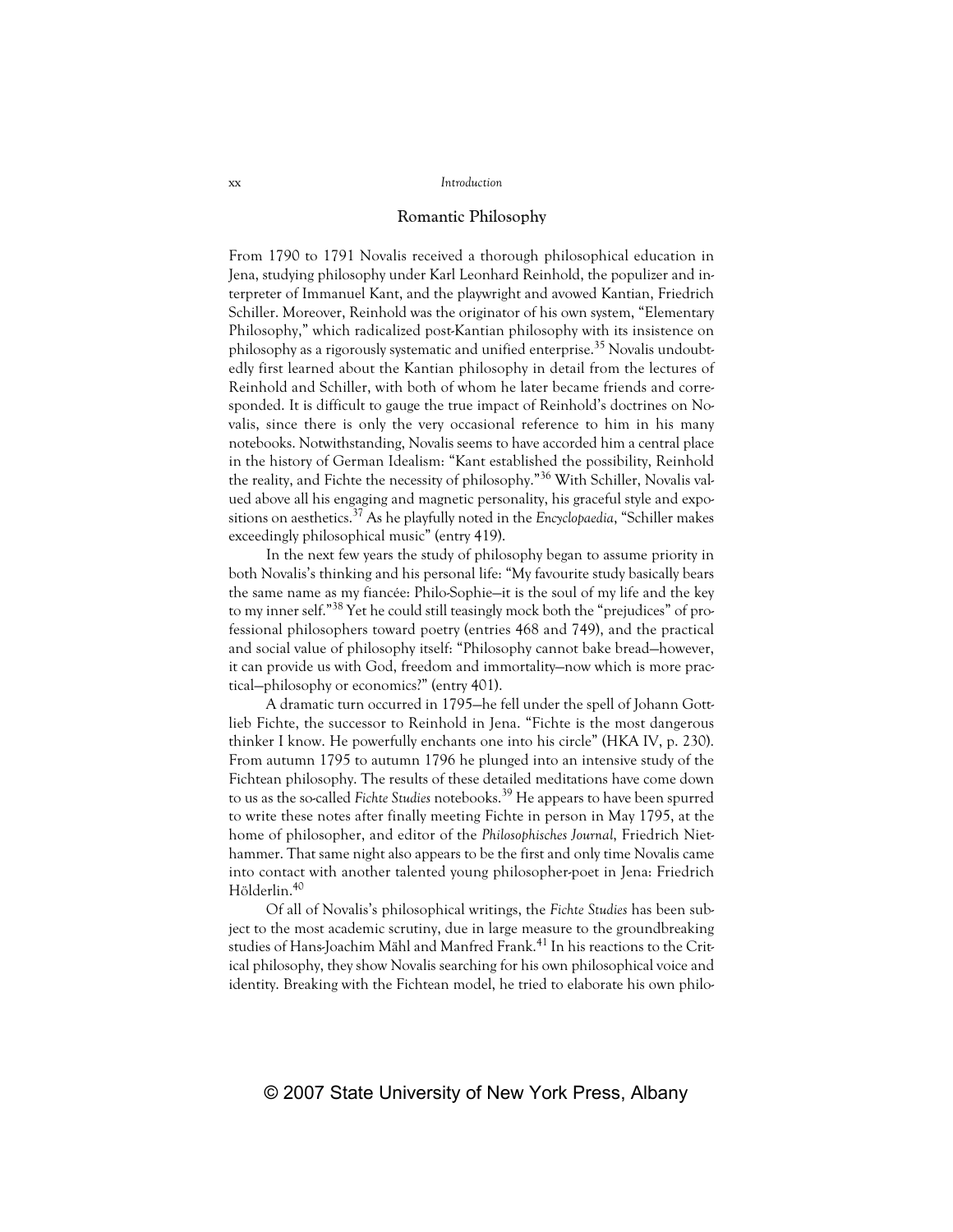sophical theory on the nature of self-consciousness. Moreover, there is a clear antifoundationalism expressed in the *Fichte Studies*, an opposition to the Fichtean and Reinholdian belief that the whole of philosophy could be derived from a single first principle. Instead of a logical deduction from a first principle, Novalis and the Romantics sought a more fruitful conception, invoking the now famous idea of an "infinite approximation."<sup>42</sup> Here the notion of a first principle becomes inverted, as it were, into a Kantian regulative idea, which the elements of the system "infinitely approach" yet never actually reach. This conception is intimately related to the Romantics' view of human nature as being *finite* in a physical sense and *infinite* in a spiritual sense. A tension or "longing for the infinite" famously uttered by Novalis in his very first *Pollen* fragment, with its untranslatable wordplay: "We *search* everywhere for the Unconditioned (Unbedingte), but only ever *find* things (Dinge)."43

Hints of this opposition to a first principle in philosophy are even present in the *Romantic Encyclopaedia*: "Why do we need a *beginning* at all? This unphilosophical—or semiphilosophical goal is the source of all error" (entry 634). Here Novalis extends the theory of infinite approximation to the distant ideals or "Gods" of every science and discipline: "Every science has its God, that is also its goal." In philosophy, it is the search for a first principle; in chemistry, a universal solvent; in politics, perpetual peace; and in medicine, an elixir of life (entry 314). Yet these "forever frustrated expectations" are an infinite and endless quest, like the search for the philosopher's stone, or the attempt to square the circle (entry 640). These reflections highlight some of the key tenets of the Romantic Circle: that there are limits to philosophy, a distrust of closed, all-embracing systems, and that philosophizing itself is an infinite activity. In Isaiah Berlin's succinct definition, Romanticism is a current in "perpetual movement."44

However, for all his opposition to a Fichtean first principle, Novalis did not completely abandon Fichte's philosophy. In fact, it continued to exert the greatest influence on him. Along with the majority of the Romantics, he wholly shared Friedrich Schlegel's conviction (articulated in an oft-quoted *Athenaeum* fragment from 1798), that besides the French Revolution and Goethe's educational novel of development, *Wilhelm Meister*, Fichte's *Wissenschaftslehre* (Doctrine of Science) was one of the three greatest tendencies of the age.<sup>45</sup> If Novalis had initially termed Kant the "Copernicus" of philosophy, he now considered Fichte greater, calling him a "2<sup>nd</sup> Kant" (entry 463) and a modern "Newton," since he was "the discoverer of the laws of the internal system of the world—the  $2<sup>nd</sup> Copernicus'' (entry 460).$ 

What did Novalis especially prize about Fichte's philosophy? What particularly appealed to him was the method and *type of thinking* employed by Fichte in the *Wissenschaftslehre*, or what he and the other Romantics started calling the "art of Fichticizing."<sup>46</sup> By subjecting the laws of thought to a critical examination, they believed Fichte had discovered the very "rhythm of philosophy" (entry 382).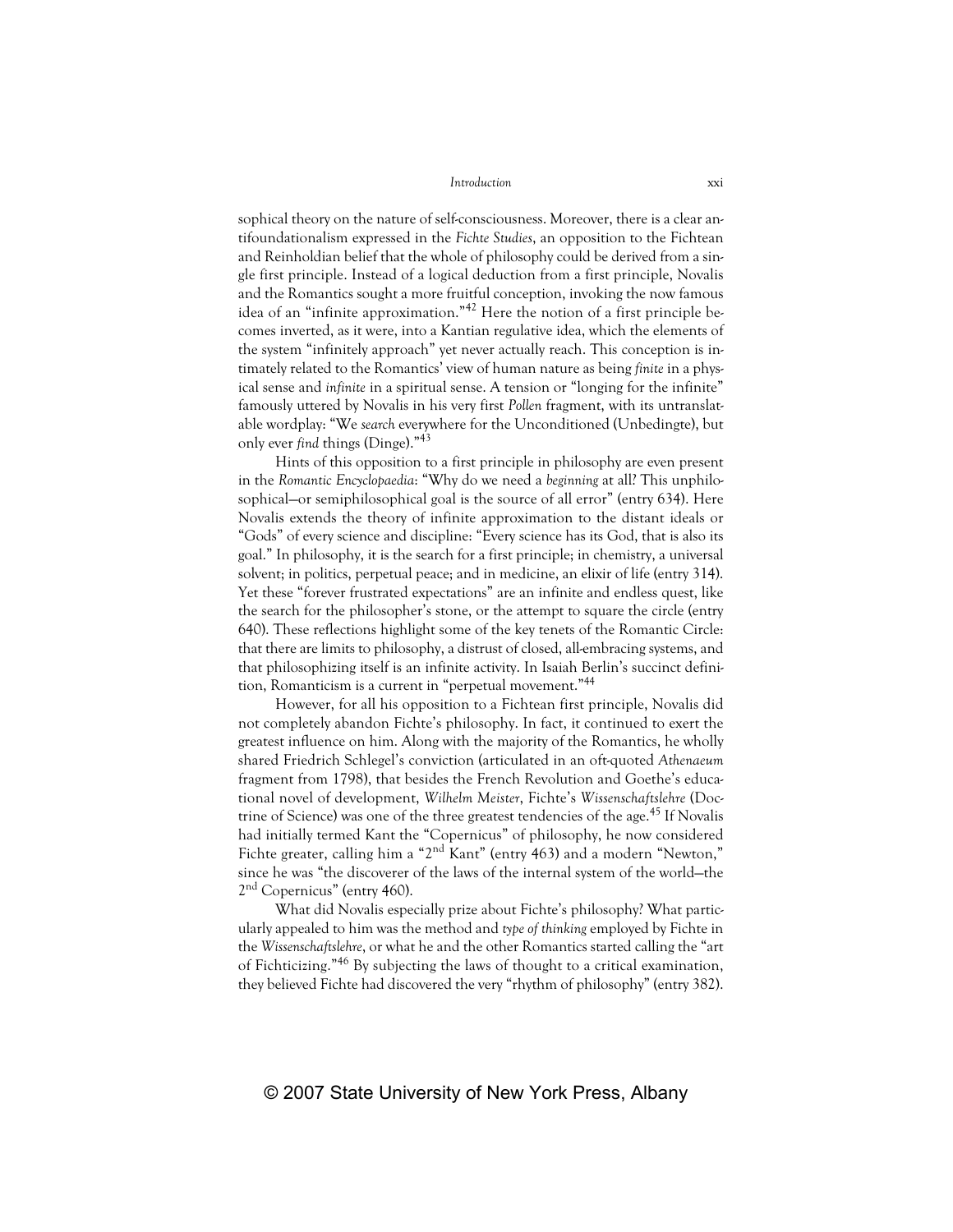#### xxii *Introduction*

It was a radical new manner of philosophizing, a "*process for generating thought*" (entry 1147), that allowed one to further develop "flashes of inspiration," and to systematically organize one's own faculty of genius (entry 921). "Fichticizing" became identical for Novalis with "metaphilosophy," with a deepened analysis of the activity of philosophizing itself:

It may well be possible that Fichte is the inventor of an altogether new way of thinking—for which our language doesn't even have a name yet. The inventor is not perhaps the most skillful and ingenious artist on his instrument—although I'm not saying that this is so. However, it is most likely that there are and will be people—who Fichticize far better than Fichte himself. *Fabulous works of art* could come into being here—as soon as one begins to Fichticize artistically.47

Fichte's philosophy catered to that eternal Romantic concern—the nature of *genius*. However, for the Romantics, "genius" wasn't a gushing God-given faculty for the destined few, rather a potential creative power possessed by everyone: "every person is the seed of an *infinite genius*" (entry 63). On the one hand, they considered the power of genius as necessary for a deeper understanding of the world of Nature: "*Natural genius* belongs to experimenting, that is to say, that wondrous ability to capture the sense of Nature—and to act in her *spirit*." <sup>48</sup> On the other hand, they saw it as one of the results of genuine *Bildung*—that is, of the cultural development or higher education of the individual and society.<sup>49</sup> Despite being ennobled and from the upper social stratum, Novalis's view of humanity was extremely open-ended and egalitarian: "I believe that in order to reach a completed development one has to pass through various stages. One should be a tutor, professor, and artisan for a period of time, as well as a writer. Even a position of servitude wouldn't do any harm" (HKA IV, p. 266). His educational theory is addressed to our inner plurality, in which humanity is capable of an infinite and ongoing development. It is romanticizing applied back to ourselves: "every person, who consists of *people*, is a person raised to the *2nd power* or a *genius*" (HKA II, p. 645). The harmonious interaction of all our abilities ultimately results in the "completely developed human being," or the "true scholar," a modern-day Midas, "who bestows on whatever he touches and does, a scientific, idealistic and syncritistic form" (entry 470).

# Magical Idealism

The artistic form and *style* of philosophical writing was a particularly burning question for the Romantics.<sup>50</sup> In this regard we encounter some of the most damning criticisms of the Critical philosophy. According to Novalis, for all their philosophical ingenuity and innovation, the form of the presentations of Kant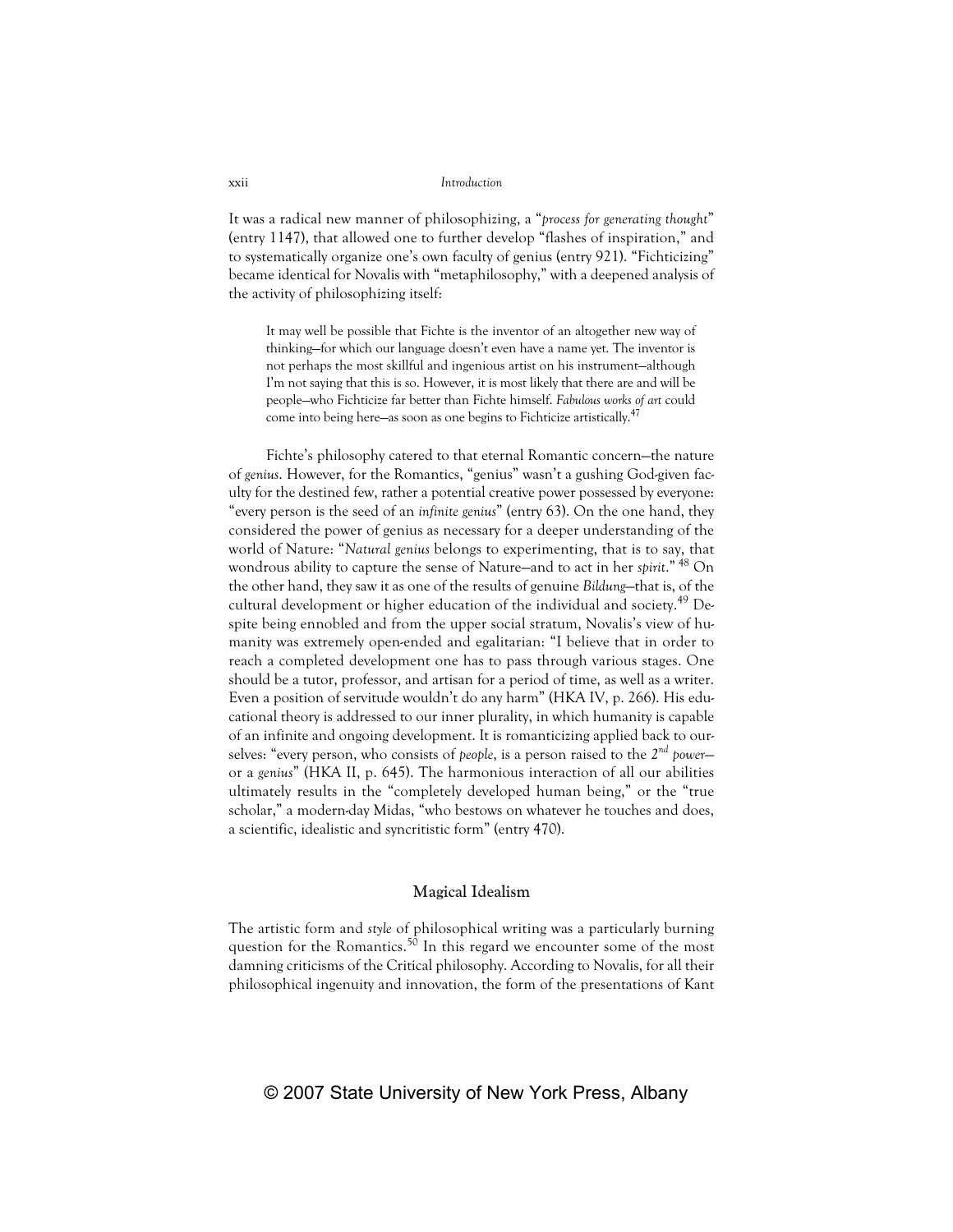and Fichte were at best "one-sided and scholastic" and at worst "frightful convolutions of abstractions."<sup>51</sup> Up to now, these expositions were not yet "complete or presented precisely enough—absolutely *unpoetic*—Everything is still so awkward, so tentative" (entry 924).

This critique of "unpoetic" and abstract philosophical works led the Romantics in turn to consider the roles of art and language within philosophy. As both Andrew Bowie and Charles Larmore have recently argued, it was a central conviction of German Romanticism that art was in fact a better path for understanding such mysteries as the Infinite and the Absolute than philosophy; that essential intellectual insights cannot always be realized in a philosophical text, but sometimes have to be communicated in a work of art.<sup>52</sup> Hence, there are inherent limits to philosophical discourse that can only be approached using the deeper linguistic potential of poetry. As Manfred Frank has eloquently stated, "[P]oetics must jump into the breach where the air becomes too thin for philosophy to breathe." However, he forcefully adds that this reasoning of the Romantics is not a piece of poetic production, but rather a "work of genuine and rigorous philosophical speculation."<sup>53</sup> Thus, although the Early German Romantics sought to transform philosophy to include poetics, they still endeavored to remain within the margins of philosophy.

Indeed for Novalis, poetry and philosophy had always been indivisible and inseparable, merely two sides of the same coin. In earlier times, the poet and philosopher were united and one, but in our time "the separation into poet and thinker is . . . to the *disadvantage* of both—It is a sign of sickness" (entry 717). It is only by becoming more varied and universal that the philosopher is able to raise himself up to ever higher levels, and ultimately, up to that of the poet. If the "diversity of the methods increases—the thinker eventually knows how to make everything, out of *each thing*—the philosopher becomes a poet. The *poet* is but the highest degree of the thinker" (entry 717).

Toward the end of 1798 Novalis finally drew together all these diverse strands of his earlier contemplations. Philosophy, art, and science were richly blended together to result in his most mature and original theoretical work: the *Romantic Encyclopaedia*. It is the audacious attempt to reconcile and reunify all the disjointed sciences, by means of incessant poeticizing or philosophical romanticizing. As Novalis boldly proclaimed to August Schlegel, "In the future I'll carry out nothing but poesy—all the sciences must all be *poeticised*."54

Here we arrive at perhaps the most well-known and controversial aspect of Novalis's philosophy—his theory of "Magical Idealism." This doctrine features prominently in the *Romantic Encyclopaedia*, and in spite of ongoing disputes about its precise nature, there are good grounds for considering it as Novalis's own personal philosophy.<sup>55</sup> But what exactly is Magical Idealism? As the name suggests, it was a combination of the idea of romanticizing and an extension of transcendental idealism. The term "magical" referred to Novalis's belief in the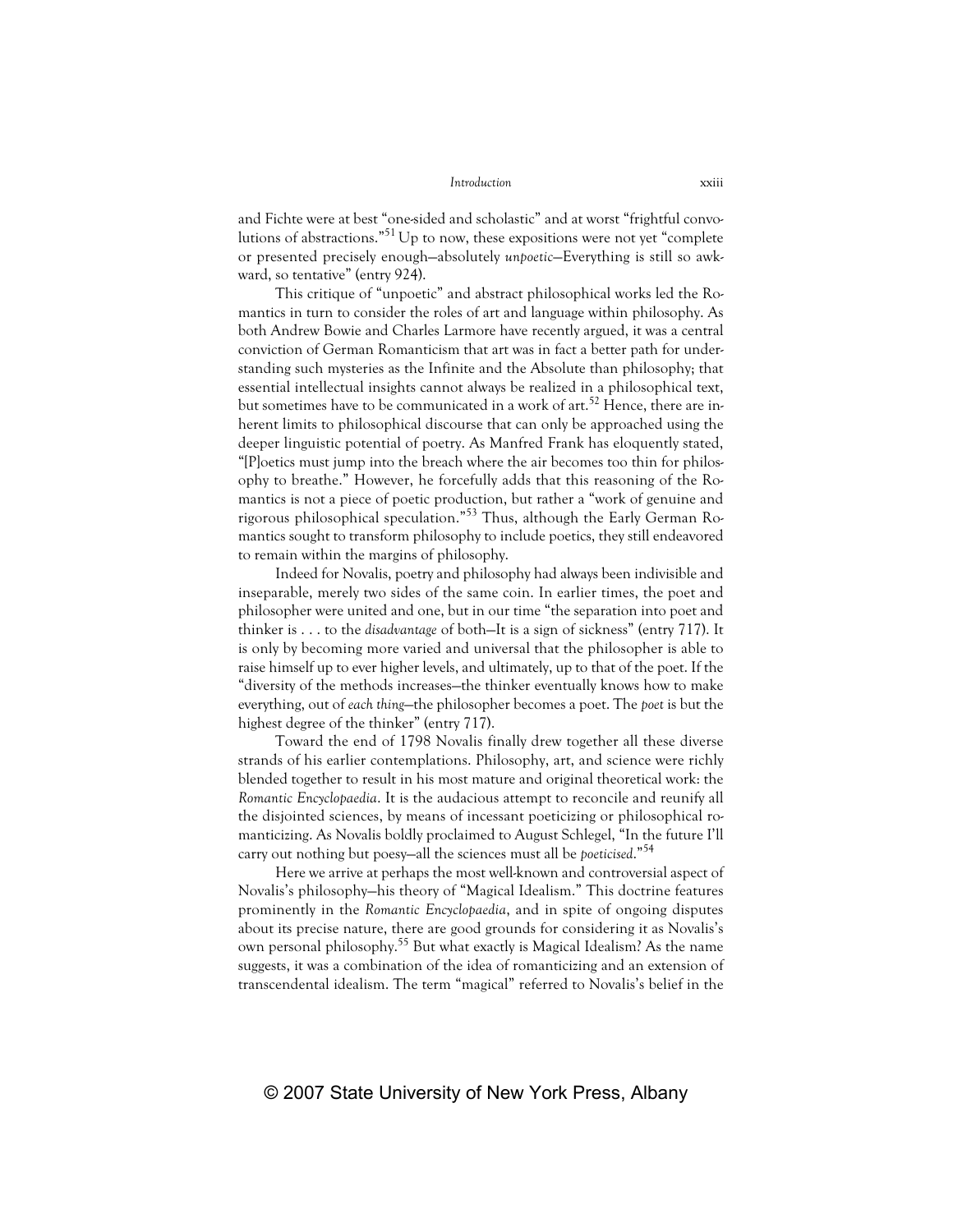"art of using the sense world at will," that is, that the rest of nature could someday conform or be subjugated to our will.<sup>56</sup> And though he once remarked in a celebrated poetic fragment that "Nature is a magical petrified city" (HKA II, p. 761), he believed that it could be "enlivened" again. "The Magician of the sense world knows how to enliven Nature, and as with his body, to use it at will" (HKA II, p. 546). Here there is an indivisible nexus between willing and thinking, for the will is nothing else but "the magical, *powerful* faculty of thought" (entry 1075). This theory posits that ultimately we will have control over the external senses, just as we now have control over our internal organs of speech and thought, to become veritable "artists of immortality" (entry 399; also see entry 137). His "Idealism" of course had its origin in the doctrines of Fichte and Kant, in the theory that what we perceive depends on our own creative activity. He extended this by suggesting that certain pure thoughts and images are subject to "an extramechanical force" (entry 826), that at base all thinking itself is a true "action at a distance" (entry 1120). In an extraordinary passage, this "brand-new" theory of metacriticism "lets us divine Nature, or the *external world*, as a human being"—wherein Fichte's *Nicht-Ich* or non-ego becomes transfigured into a "you" (entry 820). However, as Frederick Beiser has recently shown in great detail, Magical Idealism neither rejects reason and the rational element, nor is a form of irrationalism. It is *syn*-criticism, or the attempt at creating a synthesis of realism and idealism by adding an aesthetic dimension to Kant and Fichte.<sup>57</sup> In the history of philosophy Novalis viewed his own theory as follows: "Voltaire is a pure empiricist, as are most of the French philosophers . . . from transcendental empiricism we come to the dogmatists—from there to the enthusiasts or the transcendental dogmatists—then to Kant—from there to Fichte—and finally to Magical Idealism."<sup>58</sup> The Magical Idealist "wonderfully refracts the higher light" (entry 638), by changing "thoughts into things, and things into thoughts" (entry 338). It affirms the necessity of transforming Nature into a work of art, so that it regains its inherent magic and beauty (cf. the most poetic passage of the *Romantic Encyclopaedia*—entry 737). As such, it is none other than genuine romanticizing, the potentization of the world as defined by Novalis above.

Another significant strand of Magical Idealism is its connection with Platonism and neo-Platonism.<sup>59</sup> Plato had been one of Novalis's favorite authors since his student days in Leipzig, and both he and Plotinus take pride of place in the pantheon of philosophers enumerated in entry 1096. However, Novalis only discovered the philosophy of Plotinus in December 1798, while reading Dieterich Tiedemann's *The Spirit of Speculative Philosophy* (see section 9 of the Appendix).<sup>60</sup> Tiedemann's work was decisive for the *Encyclopaedia*, since Novalis not only drew his knowledge of Plotinus from it, but much of his information concerning magic, the Cabbala, theosophy, and mysticism. Novalis now noted Plotinus's similarity to Fichte (entry 908), and gave many of his former Fichtean concepts a neo-Platonic interpretation.<sup>61</sup> Here Fichte's notion of intellectual intuition is compared with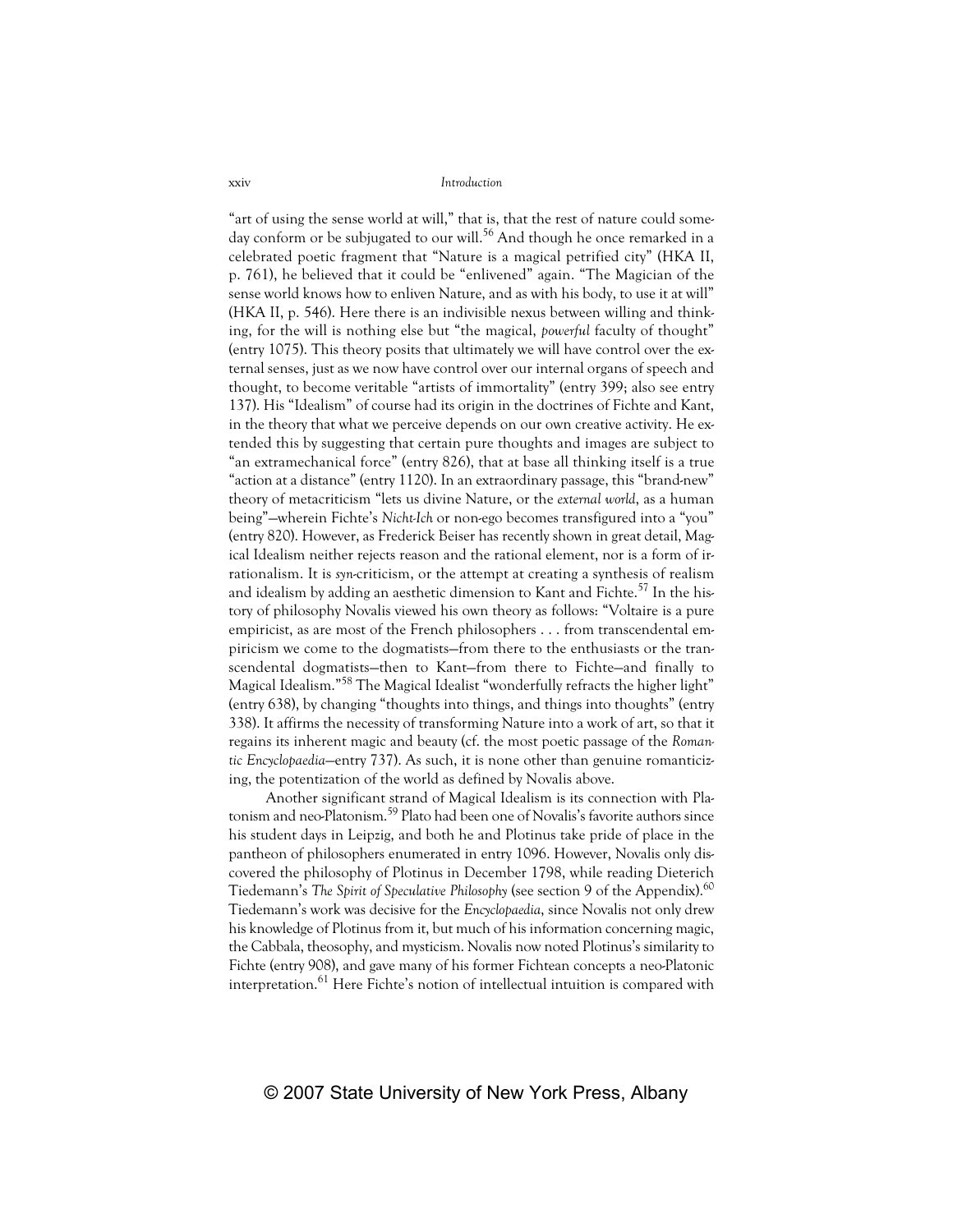#### *Introduction* xxv

the ecstasy of Spinoza, and the ego is proclaimed as the precursor of the divine logos (entries 896 and 897).<sup>62</sup> And following the example of the neo-Platonist Frans Hemsterhuis, he formulated both the existence of a "moral organ" in man (entries 197 and 782) and the necessity of a mediator for humanity (entry 398), which would reconcile Platonism with the deeper aspects of Christian spirituality.63 Other neo-Platonic notions such as a new Golden Age (entries 894 and 634), a higher paradise of Ideas (entry 929), and the theory of "emanations" (entry 137) all feature heavily in the text. Excavating these more esoteric strata that he found missing in Fichte, Novalis discovered "the idea of infinite love" in Spinoza, the famously "God-intoxicated man."<sup>64</sup> Love is another essential element in Novalis's philosophy of Magical Idealism. In the *Encyclopaedia,* love forms "the highest science" and is the "basis for the possibility of magic," because only "love works magically" (entry 79). Hence, love now becomes "the ideal of every endeavor" (entry 835), and one of the fundamental axioms of Novalis's encyclopaedic project: "Love is the final goal of *world history*—the One of the universe" (entry 50).

The *Romantic Encyclopaedia* remained unfinished, and was destined never to possess a polished philosophical form, such as that acquired by G. W. F. Hegel's *Encyclopaedia of the Philosophical Sciences* just seventeen years later. However, it is precisely on account of its fragmentary state that we can peer into the workshop of the author, and are granted a fascinating glimpse into the inner workings of Novalis's mind. As Olivier Schefer has remarked, Novalis had a philosophical spirit that wished to be at home in every sphere, from the most mundane to the highest realms of abstract science and thought.<sup>65</sup> More than anyone else, Novalis embodies Early German Romanticism's ever-restless and incessant philosophical longing:

Philosophy is really homesickness—*the desire to be everywhere at home*. (entry 857)

### What is Encyclopedistics?

With regard to its encyclopaedic form, it is obvious that Novalis's *Romantic Encyclopaedia* was drawing on a long tradition whose general aim was the systematic compilation of human knowledge. A principal inspiration was the famous *Encyclopédie* of the French philosophers Denis Diderot and Jean-Baptiste D'Alembert, published between 1751 and 1780. In fact, entries 327–335 of Novalis's project are based on a close reading of this text, with entry 336 a direct quote (in French) from D'Alembert's long preliminary discourse. The goal of the French *Encyclopédie* was to describe the "order and sequences of human knowledge," and in so doing furnish a so-called "rational dictionary of the sciences, arts and crafts."66 Novalis's citation and reflections on this work are important, since they show just how different his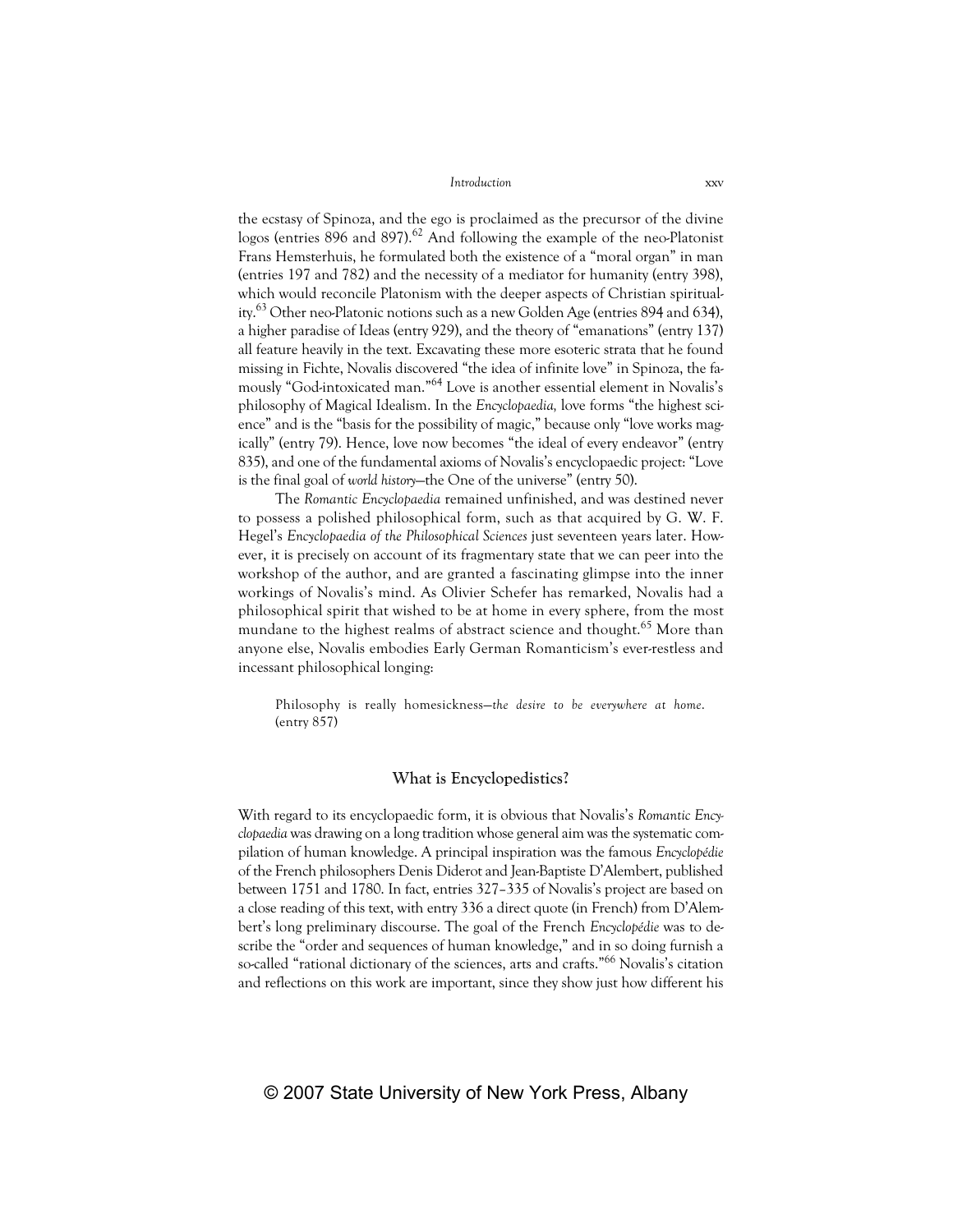#### xxvi *Introduction*

own project was to the alphabetical enterprise of the *Encyclopédie*. If the French *philosophes* stressed individual definitions and the strict division of our mental faculties, Novalis in contrast emphasized the deeply unified nature of science (entry 333) and the future harmonious interactions of our mind (entry 327). With his "new view of idealism and realism" (entry 331). Novalis wanted to uncover nothing less than an "absolute universal science" (entry 333). And it is striking that these contemplations lead directly over into his theory of Magical Idealism (entry 338).

Novalis sought to discover a deeper foundation for his encyclopaedic undertaking by subjecting the notebook to a revision or a "critique," an approach deeply embedded in the propaedeutic tradition of German idealistic philosophy.<sup>67</sup> His project wasn't simply to be a collection of unrelated fragments, but a true "science of the sciences" (entry 56), which is exactly the same lofty intention as Fichte had envisaged for his *Wissenschaftslehre*. <sup>68</sup> According to Novalis, Fichte's attempt was highly promising in the sphere of philosophy, but far too narrow when contrasted with his own interdisciplinary endeavor. "Fichte has *only* begun to realise a single idea in this manner—the idea of a system of thought."<sup>69</sup> And hence the universalizing tendency that Fichte has wrought within philosophy, "should be undertaken in all the other sciences" (entry 155), since, in Novalis's opinion, "there exists a philosophical, a critical, a mathematical, a poetical, a chemical, a historical *Wissenschaftslehre*" (entry 429).<sup>70</sup>

Unfortunately, Novalis's notes on this topic remain highly sketchy and speculative, and are undeveloped in most of their details. Nevertheless, it appears that Novalis took Fichte's specific philosophical *Wissenschaftslehre* to be a template for a much more universal *Wissenschaftslehre*. And if we regard the remarkable sketch in entry 820, then it is possible that the *Romantic Encyclopaedia* was to be the vehicle for a "higher science" of the combined histories of the human self and Nature (entry 76); or what he called in early 1798 "a higher *Wissenschaftslehre*." Taking its start from the Fichtean intuition of the ego, and again employing the operation of potentization in a *qualitative* sense (since it is directed back upon the activity of consciousness), the end result would be a wholly new or "higher I." And just like in Fichte's theory of the self, this fact is not logically demonstrable, but must be experienced by everyone themselves. Novalis writes:

There are certain poetical activities in us that appear to be of an entirely different character to all others, because they are accompanied by the feeling of necessity, and yet there doesn't seem to be any external stimulus present. It appears to man as if he were engaged in a conversation, in which some kind of unknown, spiritual being wondrously incites him to develop the most evident thoughts. This being must be a higher being because it is placed in such a relation with himself that it cannot be a being of the world of appearances. This higher kind of ego or "I" is related to the human being as the human being is related to Nature, or as the wise man is related to the child. . . . This fact can-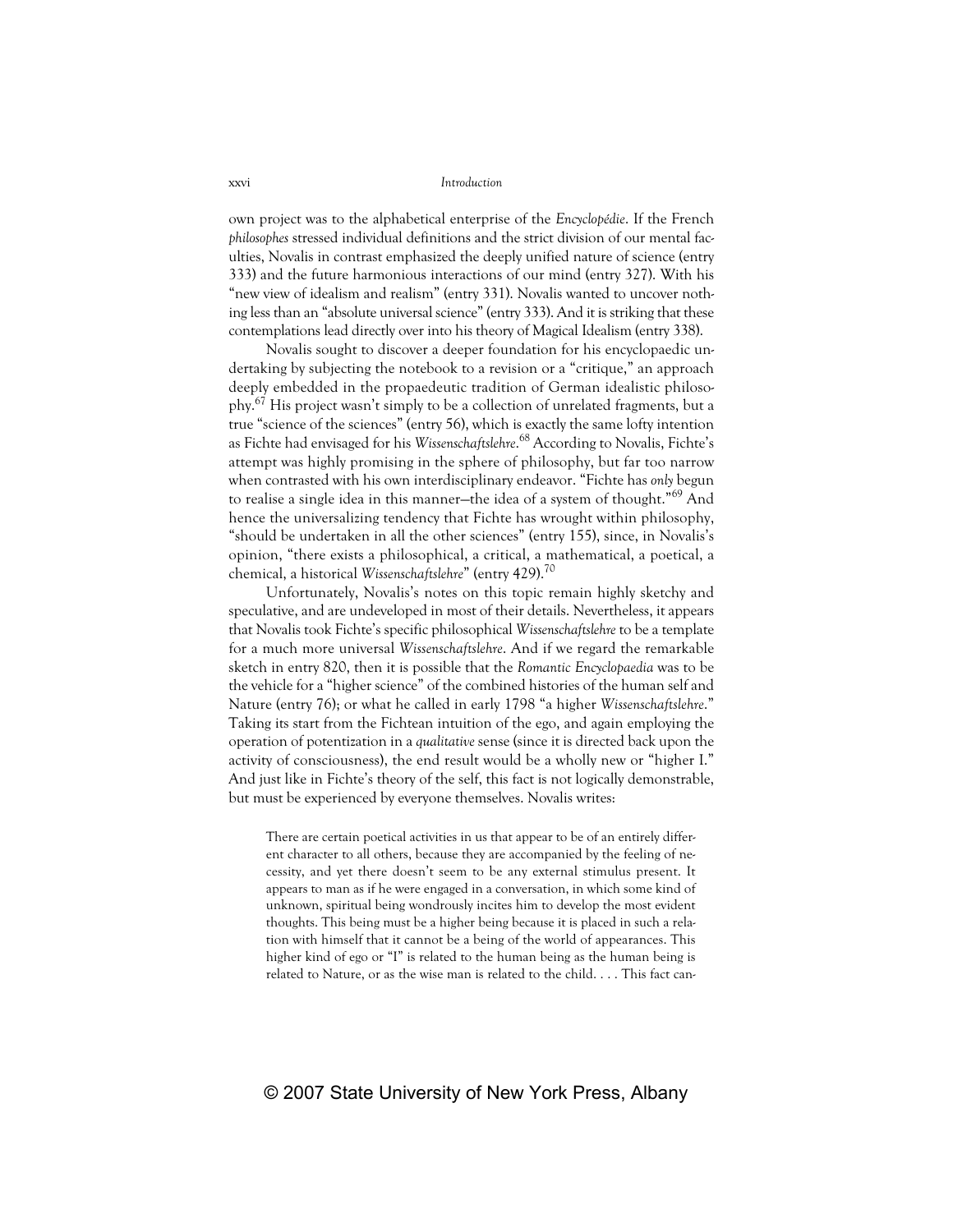#### *Introduction* xxvii

not be presented. It is a higher kind of fact, which is only the concern of the higher human being. However, man should strive to engender it in himself. The science that comes into existence here is the higher *Wissenschaftslehre*. 71

In his commentary on the German edition of the *Romantic Encyclopaedia,* Hans-Joachim Mähl has also drawn attention to the close parallels between Novalis's plan and the little-known works of other contemporary German thinkers from the end of the eighteenth century.<sup>72</sup> The encyclopaedic and scientific writings of Karl Eschenmayer (1768–1852), W. T. Krug (1770–1842), J. H. Lambert (1728–1777), and Kurt Sprengel (1766–1833) have left their indelible imprint on Novalis's text.73 With its emphasis on the "reciprocal relations between the sciences," Krug's idea for a general systematic encyclopaedia, outlined in his *Attempt at a Systematic Encyclopaedia of the Sciences*, is particularly aligned with Novalis's project:

A *specialized* encyclopaedia, be it universal or partial, is a mere aggregate of the sciences, which can be more or less orderly arranged. The main purpose of a *general* encyclopaedia, on the other hand, is not the presentation of the sciences themselves, but rather the depiction of the reciprocal relations, sketched in accordance with the principles of a perfected system, and therefore must also be a science, or be at least *analogous* to a science, to a *systematic conception of science.* (pt. 1, p. 11, § 15).

With regard to his natural scientific studies at the Mining Academy, another possible influence on Novalis's project was a series of lectures delivered by Abraham Gottlob Werner entitled: "The Encyclopaedia of Mining Sciences."74 Although nothing is known about these Freiberg lectures except their title, the long reflection on Werner's methodology of an encyclopaedia may have been written down after attending this series of talks (cf. entry 670). In the *Encyclopaedia*, Novalis frequently criticizes Werner's method of classification, specifically its pretension to objectivity (see entries 532, 534, 609, and 662). Notwithstanding, Novalis thought he could gain much by at least practicing "classifying and defining etc. using Werner's system" (entry 558), albeit in a "much more universal" fashion, (entry 475).

Stimulated by these diverse contemporary projects, Novalis attempted to develop his own system of encyclopaedic classifications. With a mixture of richly poetic-philosophic contents and exotic scientific titles, it is clear it was no ordinary encyclopaedia that Novalis had in mind. "The ordering of *my papers* is dependent on my system of science" (entry 597). A method of scientific classifying he otherwise called "encyclopedistics." However, what did Novalis mean here by the term, *encyclopedistics*? In entry 233 he gives his clearest definition:

One hour of encyclopedistics in general. This includes scientific algebra—*equations*. Relationships—similarities—equalities—effects of the sciences on each other.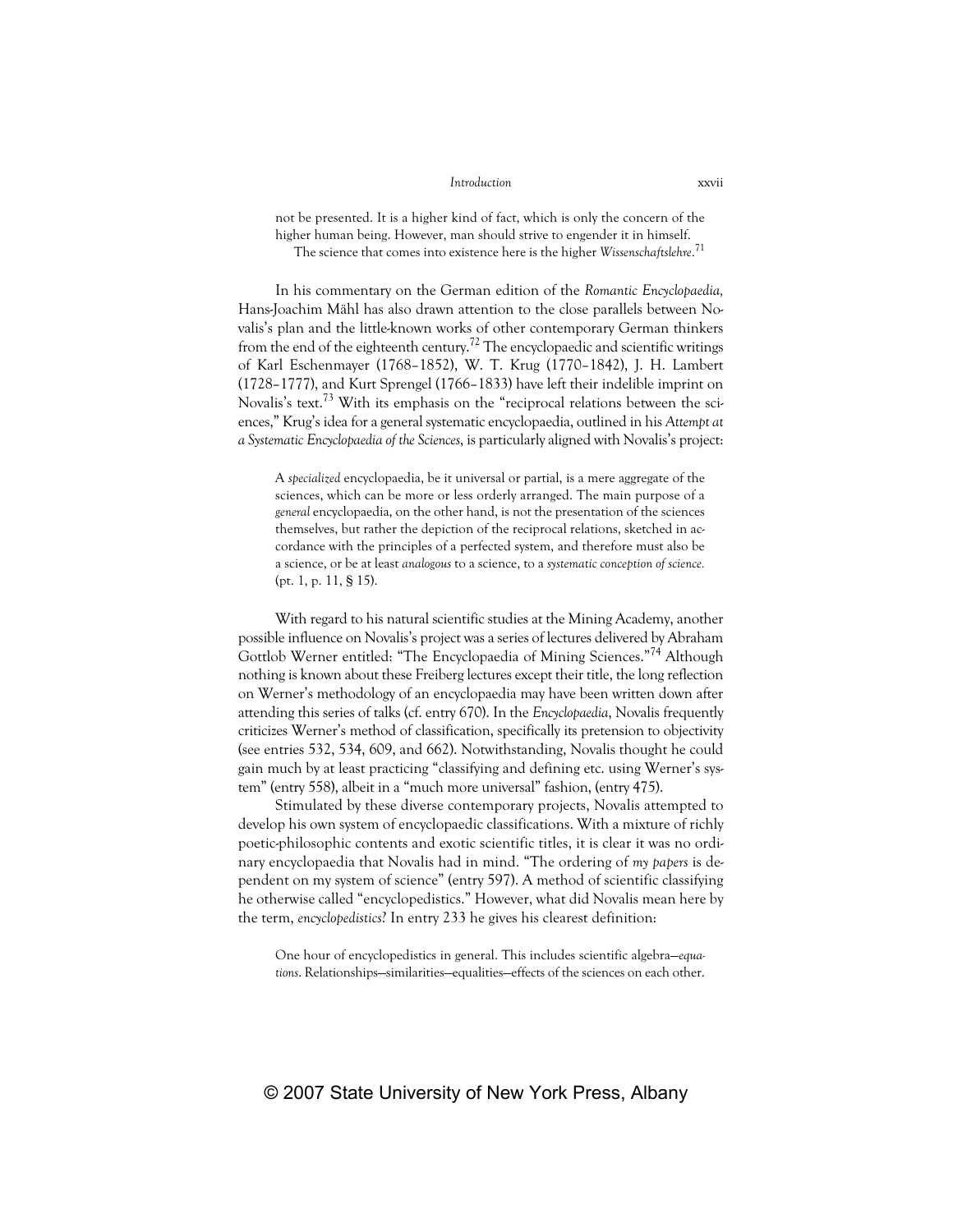#### xxviii *Introduction*

An examination of the text itself shows that the countless entries classified as "encyclopedistics" are indeed concerned with scientific procedure and method, with the interrelations and interactions between different scientific disciplines. In the letter to Friedrich Schlegel from November 7, 1798, mentioned earlier, Novalis spoke of writing an "*introduction* to genuine encyclopedistics," for the purpose of producing inspired thoughts, truths, and ideas.<sup>75</sup> It would be a "*science* of *active empiricism*," and give rise to nothing less than "the free generation of truth" (entry 924). This introduction is vital, since it was to perhaps supply the "*philosophical text to the plan*," or the real "encyclopedistics of the book" (entry 599). Inspired by the combinatorial and mathematical theories of Gottfried Wilhelm Leibniz (entry 547) and Karl Friedrich Hindenburg (entry 648), Novalis understood his theory as a kind of "scientific grammar . . . or theory of composition" (entry 616). And like the French thinker Condorcet's early attempt at a *Sketch for a Historic Tableau of the Progress of the Human Spirit*, his project too stressed the importance of studying the history and philosophy of science (cf. entries 480–490 and 790–807). As Irene Bark has noted in her discussion of Novalis's method, it is important to bear in mind that although the main principles of encyclopedistics are theoretical, they are gleaned from the empirical sciences, and can moreover be reapplied to them to serve as a confirmation of their validity.<sup>76</sup>

Novalis's theory consists in an ascending and descending hierarchy of scientific stages. He termed the lower components of science "words," which correspond to higher elements, the so-called propositions of natural-scientific theories. Each principle of this scientific schema could in turn be elevated to a higher degree. Since "a proposition is a word raised to a higher power. Every word can be raised to a proposition, to a definition" (entry 333). It should be clear that this operation is the by now familiar method of *potentization*. Yet this time the process is applied back to the structure of science itself, since "through pure potentization, every science can be raised to a higher science" (entry 487). In the *Romantic Encyclopaedia* potentization is none other than the fundamental scientific operation of Novalis's theory of encyclopedistics. This process of potentization may be continued up to an ever-higher level:

*Propositions* are *raised up to sciences*—Science is the dignity of the proposition and thus this elevation may be continued up to an absolute universal science. (entry 333)

Following Hemsterhuis, Novalis assumed that in ancient antiquity science was once a unity. The original paradisiacal stage of this universal science was called a "total-science" (entry 199). In the course of time the sciences had become splintered, and our task is to unite them again. This dilemma exposes the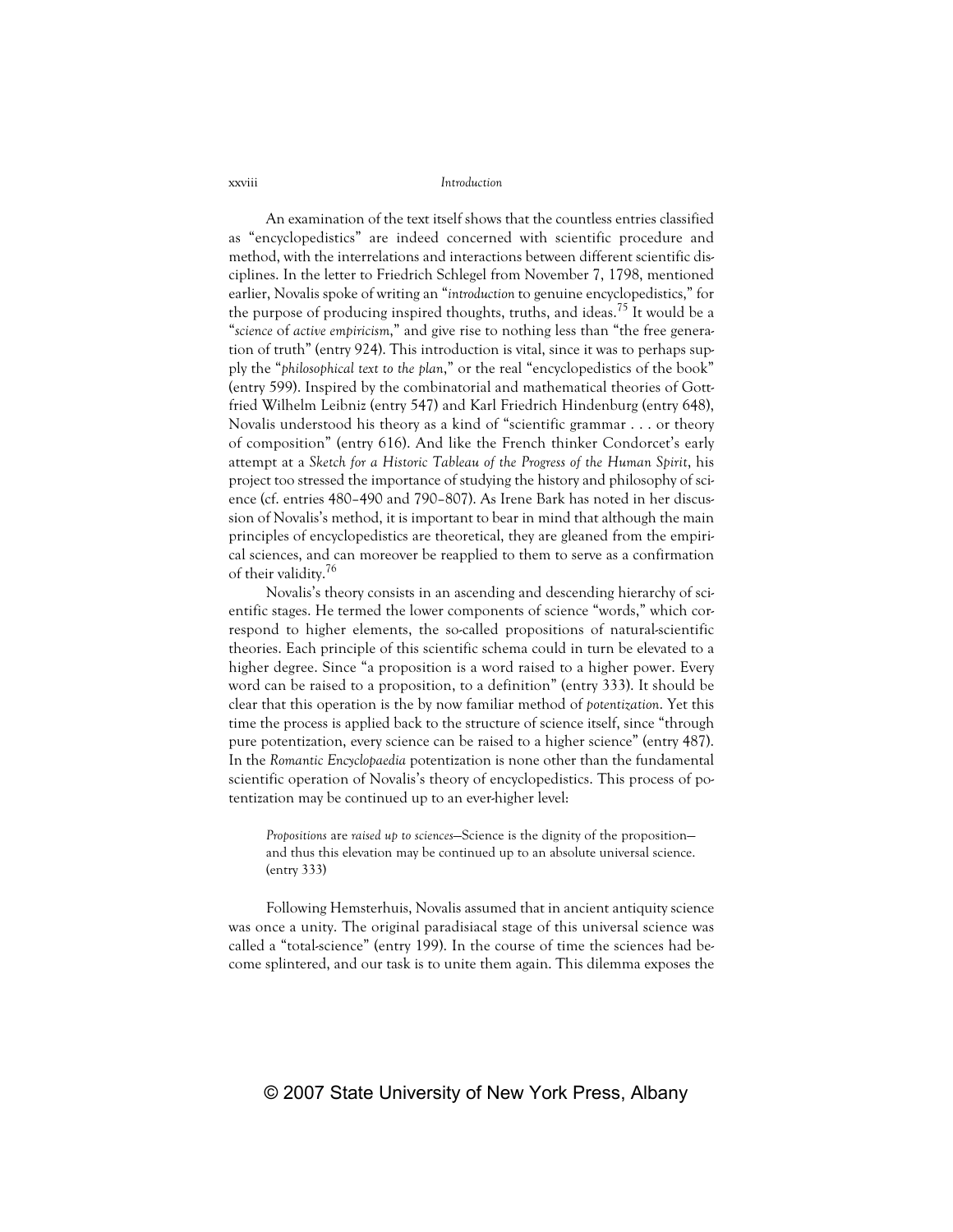#### *Introduction* xxix

eternal tension between our separating intellect and the unifying ability of our reason. This task is too great for the mere "intellect," it requires the services of a higher faculty—that of *genius*.

It is entirely due to a lack of genius that the sciences are separated.—The relations between the sciences are too intricate and distant for the intellect. We owe the most sublime truths of our day to such interactions between the longseparated elements of this total-science.<sup>77</sup>

It is by means of the "utmost simplification and reduction" that the "*encyclopaedic scholar*" attains this highest degree of perfection, whereby "all the separated sciences are changed into a single science" (HKA II, p. 586). In line with his earlier Jena conviction of philosophy as *an infinite approximation*, Novalis doubted whether this total-science could ever be truly "finished" or "completed" (cf. entry 526); it is simply a "schema for the future" (entry 886).<sup>78</sup> Hence, there is "no philosophy *in concreto*. Philosophy, like the philosopher's stone—and the squaring of the circle etc.—is simply a necessary task of the scientist—the *ideal of science* in general." (entry 640). And because "the *poet* understands Nature better than the scientific mind" (entry 1093), Novalis was absolutely confident as to what form this ideal science would assume—"the perfected form of the sciences must be *poetical*."79

Perhaps it is then not surprising to see that Novalis's *Encyclopaedia* remained unfinished, precisely because it was *romantic*. Romantic in the sense that it embodied some of the leading motifs and methods of Early German Romanticism: "a longing for the infinite" and the philosophies of infinite approximation and Magical Idealism; meditations on the history and aims of Nature and humanity; the future development of our faculties of reason, imagination, genius, and the senses; and the wedding of poetry and philosophy in order to articulate the different operations of science, art, and religion. Its contents are expressed in short philosophic fragments and notes, united by poetic-scientific headings. Systematically, however, it remained open-ended and capable of metamorphosis. It was not only to enliven the static sum of human knowledge, but its deeper currents and interrelations, based on a unifying philosophical ideal.

If all the different sciences amount to "One book," then it is clear that Novalis did not wish to furnish the individual chapters of this book. Instead, in the *Romantic Encyclopaedia* he conceived the ambitious plan to reunite all the disjointed and separated sciences, to raise them up to the level of a universal science. This was done by means of romanticization or potentization, the central operation in his theory of encyclopedistics. He sought to elevate every proposition and book of science into a book of books, and it is for this reason that he called his project a "scientific Bible."